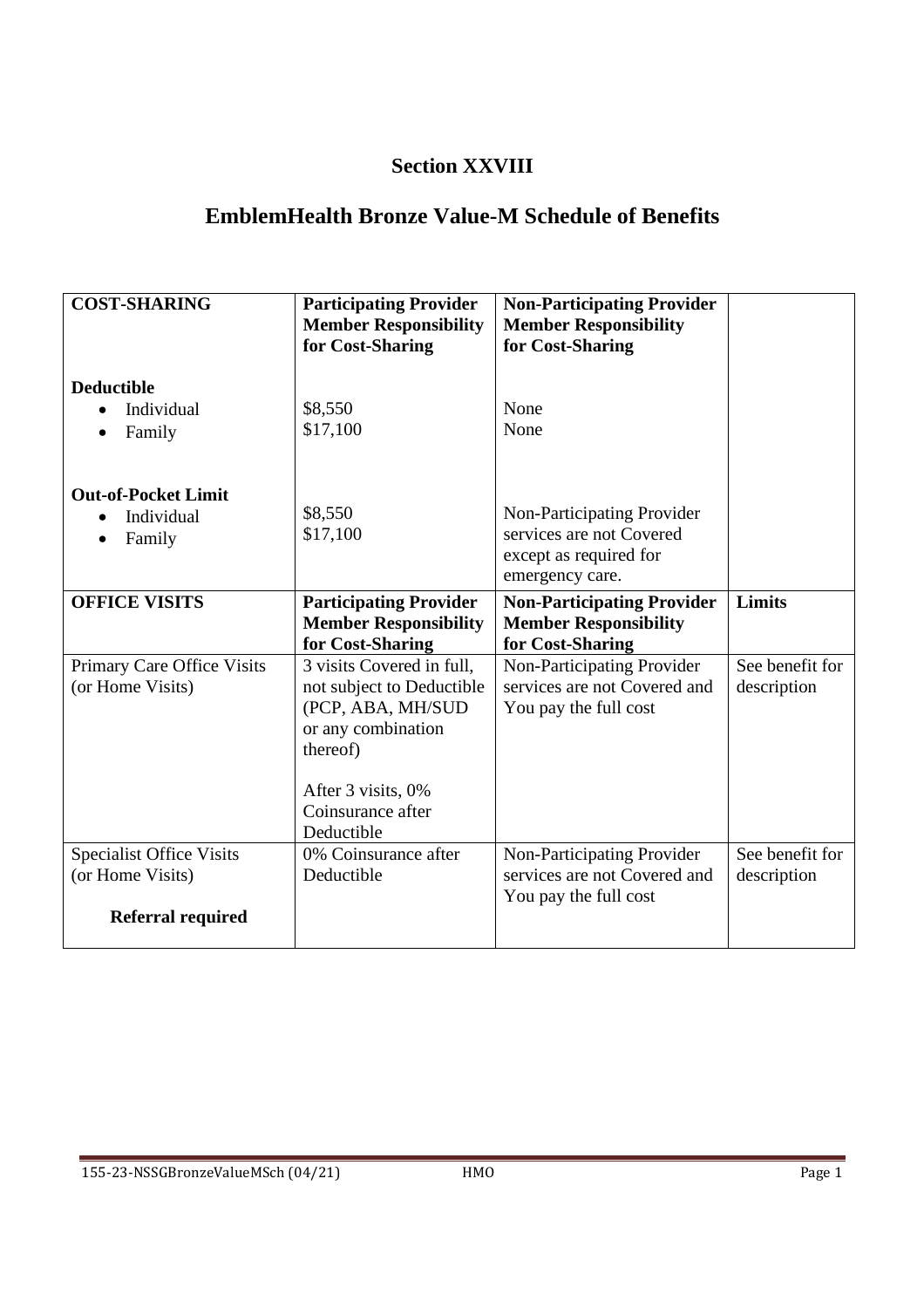|           | PREVENTIVE CARE                                                                                    | <b>Participating Provider</b>                    | <b>Non-Participating Provider</b>                                                    | Limits                         |
|-----------|----------------------------------------------------------------------------------------------------|--------------------------------------------------|--------------------------------------------------------------------------------------|--------------------------------|
|           |                                                                                                    | <b>Member Responsibility</b><br>for Cost-Sharing | <b>Member Responsibility</b><br>for Cost-Sharing                                     |                                |
| $\bullet$ | Well Child Visits and<br>Immunizations*                                                            | Covered in full                                  | Non-Participating Provider<br>services are not Covered and<br>You pay the full cost  | See benefit for<br>description |
| $\bullet$ | <b>Adult Annual Physical</b><br>Examinations*                                                      | Covered in full                                  | Non-Participating Provider<br>services are not Covered and<br>You pay the full cost  |                                |
|           | Adult Immunizations*                                                                               | Covered in full                                  | Non-Participating Provider<br>services are not Covered and<br>You pay the full cost  |                                |
|           | Routine Gynecological<br>Services/Well Woman<br>Exams*                                             | Covered in full                                  | Non-Participating Provider<br>services are not Covered and<br>You pay the full cost  |                                |
| $\bullet$ | Mammograms,<br>Screening and<br>Diagnostic Imaging<br>for the Detection of<br><b>Breast Cancer</b> | Covered in full                                  | Non-Participating Provider<br>services are not Covered and<br>You pay the full cost  |                                |
|           | $(1)$ [Sterilization<br>Procedures for<br>Women*]                                                  | [Covered in full]                                | Non-Participating Provider<br>services are not Covered and<br>You pay the full cost  |                                |
|           | $(2)$ [Vasectomy]                                                                                  | [See Surgical Services]<br>$Cost-Sharing$        | [Non-Participating Provider<br>services are not Covered and<br>You pay the full cost |                                |
|           | <b>Bone Density Testing*</b>                                                                       | Covered in full                                  | Non-Participating Provider<br>services are not Covered and<br>You pay the full cost  |                                |
|           | Screening for Prostate<br>Cancer                                                                   | Covered in full                                  | Non-Participating Provider<br>services are not Covered and<br>You pay the full cost  |                                |
|           |                                                                                                    |                                                  |                                                                                      |                                |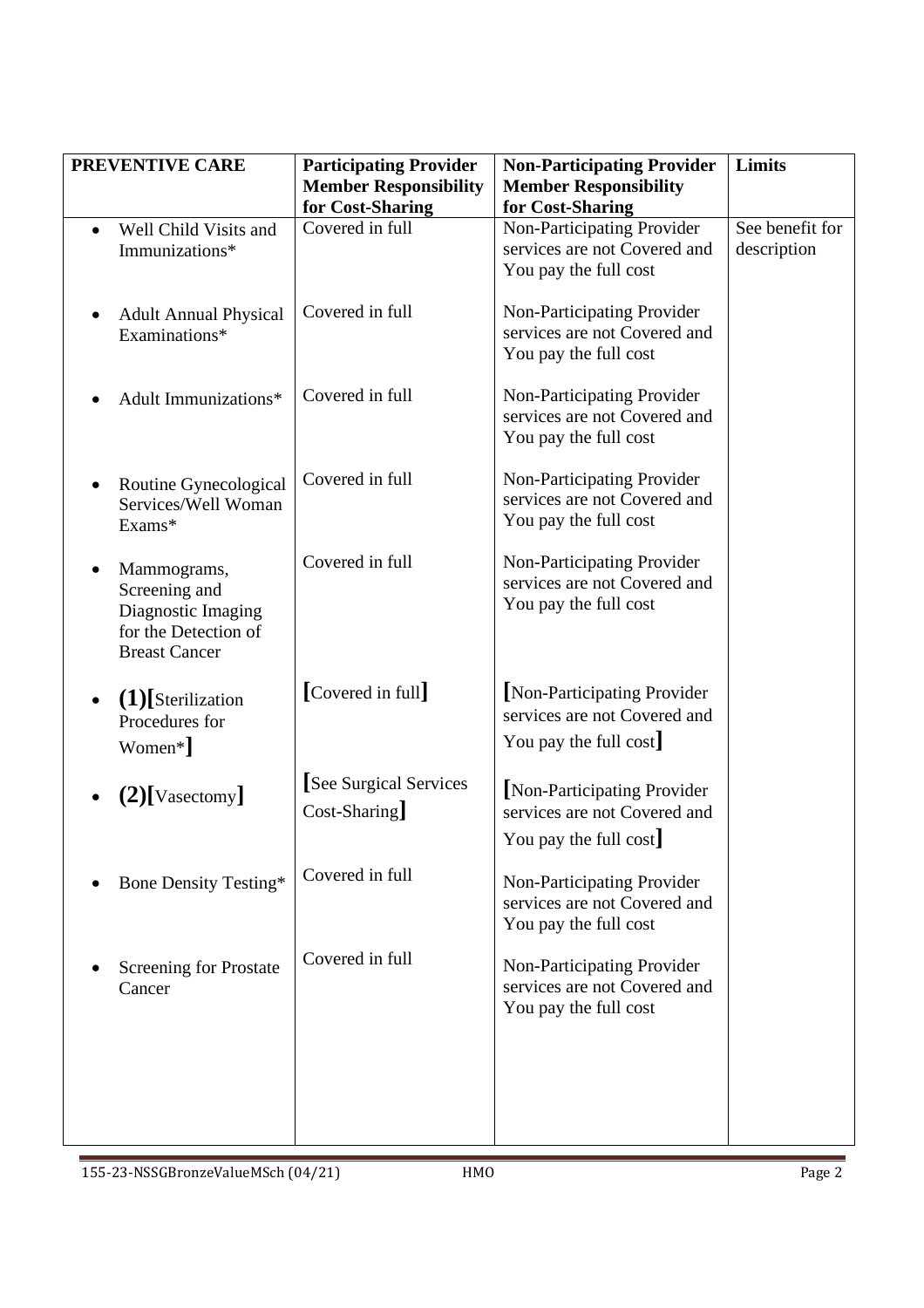| <b>PREVENTIVE CARE -</b><br><b>Continued</b>                                                                                                                     | <b>Participating Provider</b><br><b>Member Responsibility</b><br>for Cost-Sharing                                                                                                                      | <b>Non-Participating Provider</b><br><b>Member Responsibility</b><br>for Cost-Sharing | Limits                         |
|------------------------------------------------------------------------------------------------------------------------------------------------------------------|--------------------------------------------------------------------------------------------------------------------------------------------------------------------------------------------------------|---------------------------------------------------------------------------------------|--------------------------------|
| All other preventive<br>$\bullet$<br>services required by<br><b>USPSTF</b> and HRSA                                                                              | Covered in full                                                                                                                                                                                        | Non-Participating Provider<br>services are not Covered and<br>You pay the full cost   | See benefit for<br>description |
| *When preventive<br>$\bullet$<br>services are not<br>provided in<br>accordance with the<br>comprehensive<br>guidelines supported<br>by USPSTF and<br><b>HRSA</b> | Use Cost-Sharing for<br>appropriate service<br>(Primary Care Office<br>Visit; Specialist Office<br>Visit; Diagnostic<br>Radiology Services;<br><b>Laboratory Procedures</b><br>and Diagnostic Testing) | Non-Participating Provider<br>services are not Covered and<br>You pay the full cost   |                                |
| <b>EMERGENCY CARE</b>                                                                                                                                            | <b>Participating Provider</b><br><b>Member Responsibility</b>                                                                                                                                          | <b>Non-Participating Provider</b><br><b>Member Responsibility</b><br>for Cost-Sharing | <b>Limits</b>                  |
|                                                                                                                                                                  | for Cost-Sharing<br>0% Coinsurance after                                                                                                                                                               | 0% Coinsurance after                                                                  | See benefit for                |
| Pre-Hospital Emergency<br><b>Medical Services</b>                                                                                                                | Deductible                                                                                                                                                                                             | Deductible                                                                            | description                    |
| (Ambulance Services)                                                                                                                                             |                                                                                                                                                                                                        |                                                                                       |                                |
| Non-Emergency Ambulance                                                                                                                                          | 0% Coinsurance after                                                                                                                                                                                   | Non-Participating Provider                                                            | See benefit for                |
| <b>Services</b>                                                                                                                                                  | Deductible                                                                                                                                                                                             | services are not Covered and<br>You pay the full cost                                 | description                    |
| <b>Preauthorization</b>                                                                                                                                          |                                                                                                                                                                                                        |                                                                                       |                                |
| required                                                                                                                                                         |                                                                                                                                                                                                        |                                                                                       |                                |
| <b>Emergency Department</b>                                                                                                                                      | 0% Coinsurance after<br>Deductible                                                                                                                                                                     | 0% Coinsurance after<br>Deductible                                                    | See benefit for<br>description |
| Cost-Sharing waived if                                                                                                                                           |                                                                                                                                                                                                        |                                                                                       |                                |
| admitted to Hospital                                                                                                                                             | Health care forensic                                                                                                                                                                                   | Health care forensic                                                                  |                                |
|                                                                                                                                                                  | examinations performed                                                                                                                                                                                 | examinations performed                                                                |                                |
|                                                                                                                                                                  | under Public Health Law                                                                                                                                                                                | under Public Health Law                                                               |                                |
|                                                                                                                                                                  | § 2805-i are not subject                                                                                                                                                                               | § 2805-i are not subject                                                              |                                |
|                                                                                                                                                                  | to Cost-Sharing                                                                                                                                                                                        | to Cost-Sharing                                                                       |                                |
| <b>Urgent Care Center</b>                                                                                                                                        | \$75 Copayment, not                                                                                                                                                                                    | Non-Participating Provider                                                            | See benefit for                |
|                                                                                                                                                                  | subject to Deductible                                                                                                                                                                                  | services are not Covered and                                                          | description                    |
|                                                                                                                                                                  |                                                                                                                                                                                                        | You pay the full cost                                                                 |                                |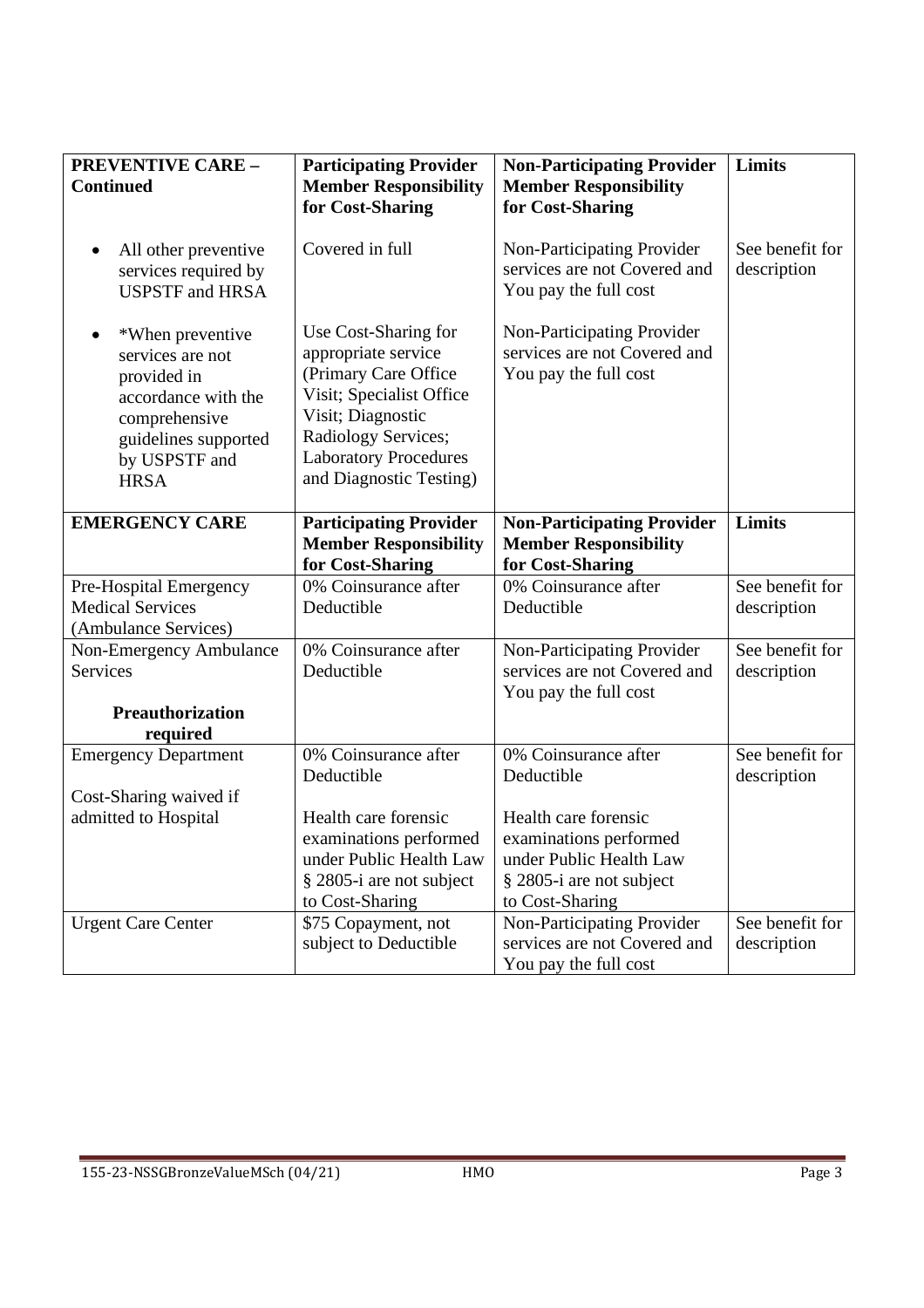| <b>PROFESSIONAL</b><br><b>SERVICES</b> and                                 | <b>Participating Provider</b><br><b>Member Responsibility</b> | <b>Non-Participating Provider</b><br><b>Member Responsibility</b>                   | Limits                         |
|----------------------------------------------------------------------------|---------------------------------------------------------------|-------------------------------------------------------------------------------------|--------------------------------|
| <b>OUTPATIENT CARE</b>                                                     | for Cost-Sharing                                              | for Cost-Sharing                                                                    |                                |
| <b>Advanced Imaging Services</b>                                           |                                                               |                                                                                     | See benefit for<br>description |
| Performed in a<br>$\bullet$<br><b>Specialist Office</b>                    | 0% Coinsurance after<br>Deductible                            | Non-Participating Provider<br>services are not Covered and<br>You pay the full cost |                                |
| Performed in a<br>$\bullet$<br>Freestanding<br><b>Radiology Facility</b>   | 0% Coinsurance after<br>Deductible                            | Non-Participating Provider<br>services are not Covered and<br>You pay the full cost |                                |
| Performed as<br>$\bullet$<br><b>Outpatient Hospital</b><br><b>Services</b> | 0% Coinsurance after<br>Deductible                            | Non-Participating Provider<br>services are not Covered and<br>You pay the full cost |                                |
| Preauthorization<br>required                                               |                                                               |                                                                                     |                                |
| Allergy Testing and<br>Treatment                                           |                                                               |                                                                                     | See benefit for<br>description |
| Performed in a PCP<br>$\bullet$<br>Office                                  | 0% Coinsurance after<br>Deductible                            | Non-Participating Provider<br>services are not Covered and<br>You pay the full cost |                                |
| Performed in a<br>$\bullet$<br>Specialist Office                           | 0% Coinsurance after<br>Deductible                            | Non-Participating Provider<br>services are not Covered and<br>You pay the full cost |                                |
| <b>Referral required</b>                                                   |                                                               |                                                                                     |                                |
| <b>Ambulatory Surgical Center</b><br><b>Facility Fee</b>                   | 0% Coinsurance after<br>Deductible                            | Non-Participating Provider<br>services are not Covered and<br>You pay the full cost | See benefit for<br>description |
| <b>Preauthorization</b><br>required                                        |                                                               |                                                                                     |                                |
| Anesthesia Services                                                        | Covered in full                                               | Non-Participating Provider                                                          | See benefit for                |
| (all settings)                                                             |                                                               | services are not Covered and<br>You pay the full cost                               | description                    |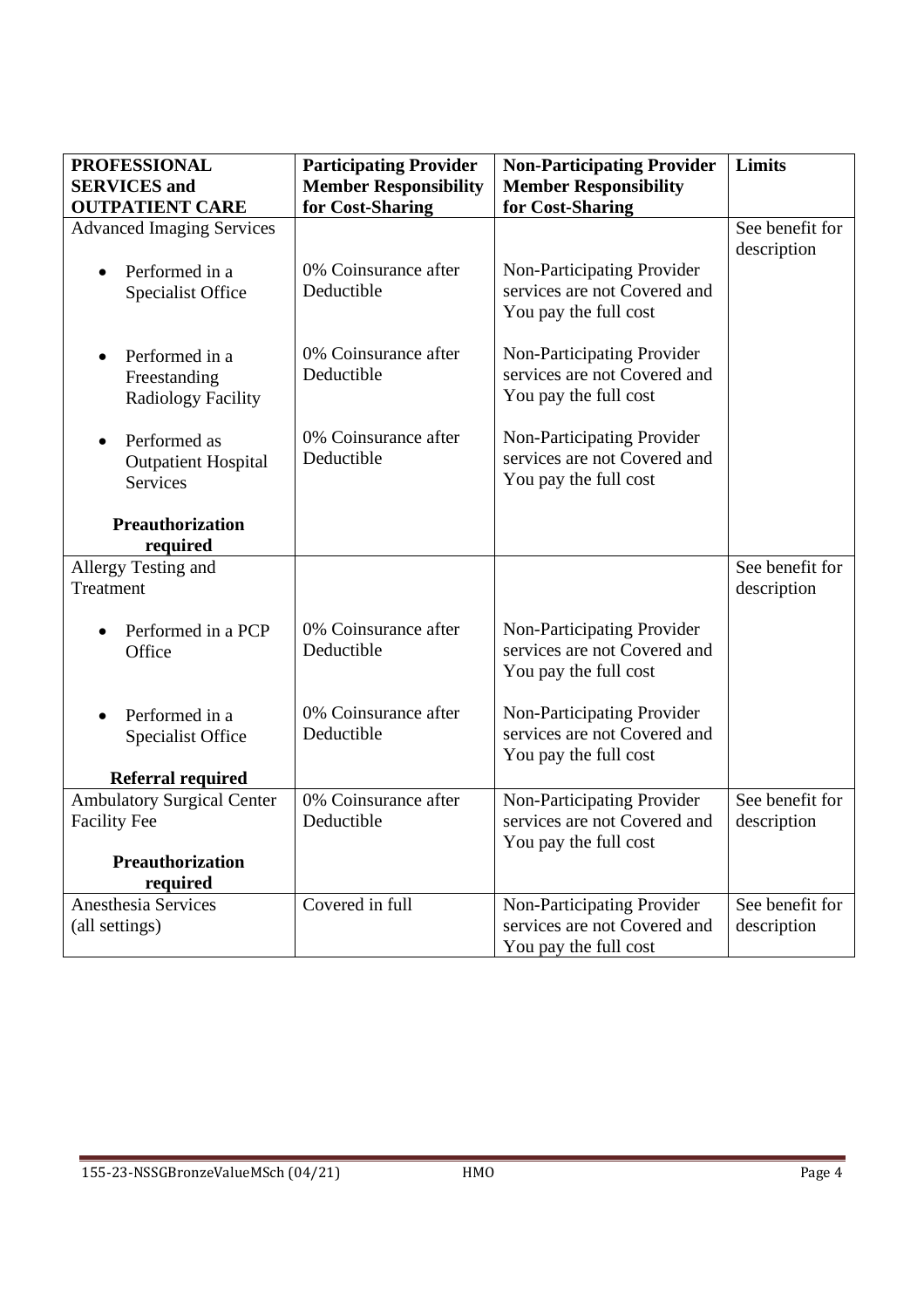| <b>PROFESSIONAL</b><br><b>SERVICES</b> and<br><b>OUTPATIENT CARE -</b><br><b>Continued</b> | <b>Participating Provider</b><br><b>Member Responsibility</b><br>for Cost-Sharing | <b>Non-Participating Provider</b><br><b>Member Responsibility</b><br>for Cost-Sharing | Limits                         |
|--------------------------------------------------------------------------------------------|-----------------------------------------------------------------------------------|---------------------------------------------------------------------------------------|--------------------------------|
| Cardiac and Pulmonary<br>Rehabilitation                                                    |                                                                                   |                                                                                       | See benefit for<br>description |
| Performed in a<br>$\bullet$<br><b>Specialist Office</b>                                    | 0% Coinsurance after<br>Deductible                                                | Non-Participating Provider<br>services are not Covered and<br>You pay the full cost   |                                |
| Performed as<br>$\bullet$<br><b>Outpatient Hospital</b><br>Services                        | 0% Coinsurance after<br>Deductible                                                | Non-Participating Provider<br>services are not Covered and<br>You pay the full cost   |                                |
| Performed as<br>$\bullet$<br><b>Inpatient Hospital</b><br>Services                         | Included as part of<br>inpatient Hospital<br>service Cost-Sharing                 | Non-Participating Provider<br>services are not Covered and<br>You pay the full cost   |                                |
| <b>Preauthorization</b><br>required                                                        |                                                                                   |                                                                                       |                                |
| Chemotherapy and<br>Immunotherapy                                                          |                                                                                   |                                                                                       | See benefit for<br>description |
| Performed in a PCP<br>Office                                                               | 0% Coinsurance after<br>Deductible                                                | Non-Participating Provider<br>services are not Covered and<br>You pay the full cost   |                                |
| Performed in a<br>$\bullet$<br><b>Specialist Office</b>                                    | 0% Coinsurance after<br>Deductible                                                | Non-Participating Provider<br>services are not Covered and<br>You pay the full cost   |                                |
| Performed as<br><b>Outpatient Hospital</b><br>Services                                     | 0% Coinsurance after<br>Deductible                                                | Non-Participating Provider<br>services are not Covered and<br>You pay the full cost   |                                |
| <b>Preauthorization</b><br>required                                                        |                                                                                   |                                                                                       |                                |
| <b>Chiropractic Services</b>                                                               | 0% Coinsurance after<br>Deductible                                                | Non-Participating Provider<br>services are not Covered and<br>You pay the full cost   | See benefit for<br>description |
| <b>Clinical Trials</b>                                                                     | Use Cost-Sharing for<br>appropriate service                                       | Non-Participating Provider<br>services are not Covered and                            | See benefit for<br>description |
| <b>Preauthorization</b><br>required                                                        |                                                                                   | You pay the full cost                                                                 |                                |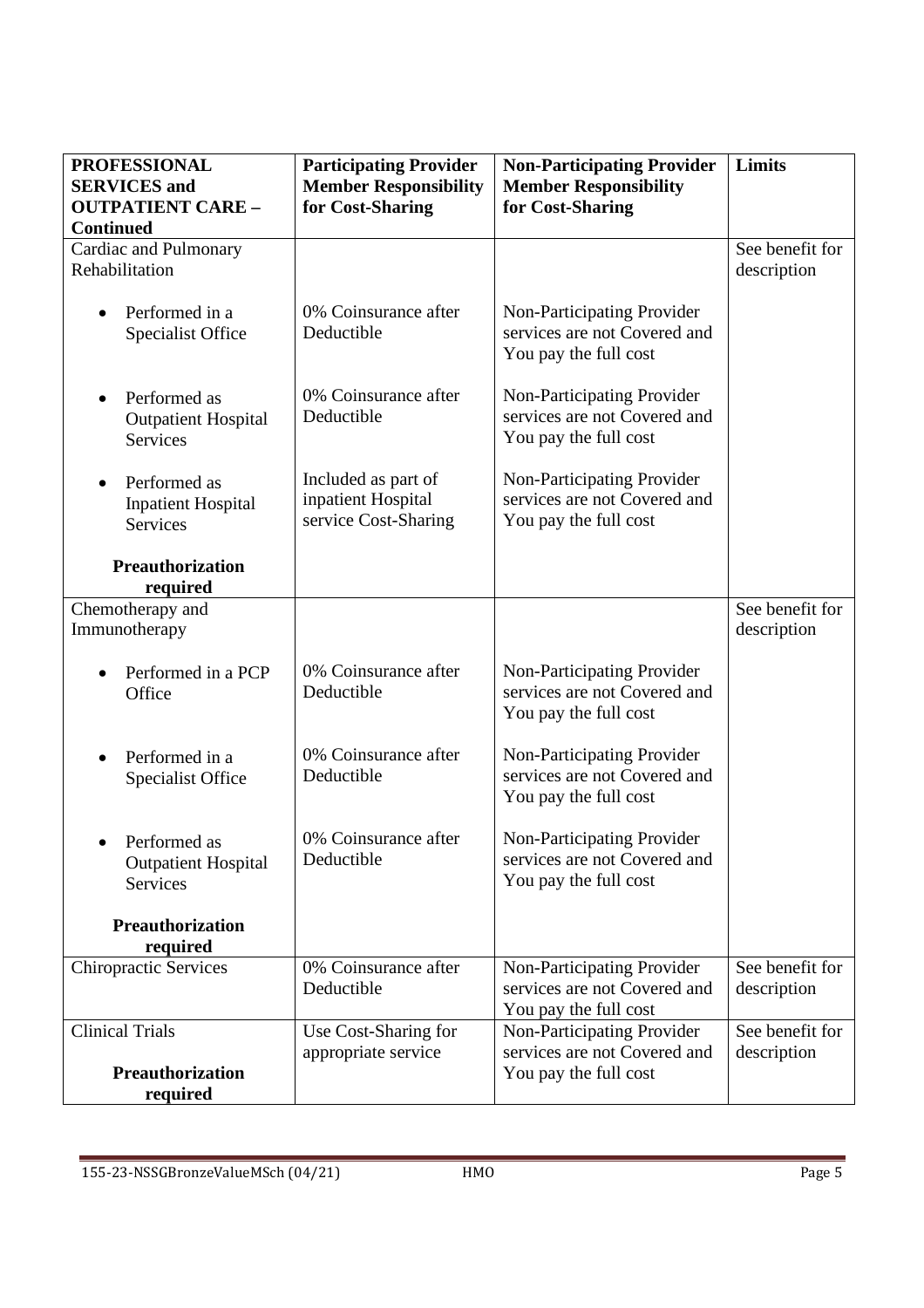| <b>PROFESSIONAL</b><br><b>SERVICES</b> and                                                                 | <b>Participating Provider</b><br><b>Member Responsibility</b> | <b>Non-Participating Provider</b><br><b>Member Responsibility</b>                   | <b>Limits</b>                                                                |
|------------------------------------------------------------------------------------------------------------|---------------------------------------------------------------|-------------------------------------------------------------------------------------|------------------------------------------------------------------------------|
| <b>OUTPATIENT CARE -</b><br><b>Continued</b>                                                               | for Cost-Sharing                                              | for Cost-Sharing                                                                    |                                                                              |
| <b>Diagnostic Testing</b>                                                                                  |                                                               |                                                                                     | See benefit for<br>description                                               |
| Performed in a PCP<br>$\bullet$<br>Office                                                                  | 0% Coinsurance after<br>Deductible                            | Non-Participating Provider<br>services are not Covered and<br>You pay the full cost |                                                                              |
| Performed in a<br>$\bullet$<br><b>Specialist Office</b><br><b>Referral required</b>                        | 0% Coinsurance after<br>Deductible                            | Non-Participating Provider<br>services are not Covered and<br>You pay the full cost |                                                                              |
| Performed as<br>$\bullet$<br><b>Outpatient Hospital</b><br><b>Services</b><br>Preauthorization<br>required | 0% Coinsurance after<br>Deductible                            | Non-Participating Provider<br>services are not Covered and<br>You pay the full cost |                                                                              |
| Dialysis                                                                                                   |                                                               |                                                                                     | <b>Dialysis</b>                                                              |
| Performed in a PCP<br>Office                                                                               | 0% Coinsurance after<br>Deductible                            | Non-Participating Provider<br>services are not Covered and<br>You pay the full cost | performed by<br>Non-<br>Participating<br>Providers is<br>limited to ten      |
| Performed in a<br>$\bullet$<br><b>Specialist Office</b><br><b>Referral required</b>                        | 0% Coinsurance after<br>Deductible                            | Non-Participating Provider<br>services are not Covered and<br>You pay the full cost | $(10)$ visits per<br>calendar year.<br>Cost-Sharing for<br>the visits is the |
| Performed in a<br><b>Freestanding Center</b><br><b>Referral required</b>                                   | 0% Coinsurance after<br>Deductible                            | Non-Participating Provider<br>services are not Covered and<br>You pay the full cost | same as for a<br>Participating<br>Provider. See<br>benefit                   |
| Performed as<br>$\bullet$<br><b>Outpatient Hospital</b><br><b>Services</b><br><b>Referral required</b>     | 0% Coinsurance after<br>Deductible                            | Non-Participating Provider<br>services are not Covered and<br>You pay the full cost | description for<br>more<br>information.<br>Preauthorization<br>required      |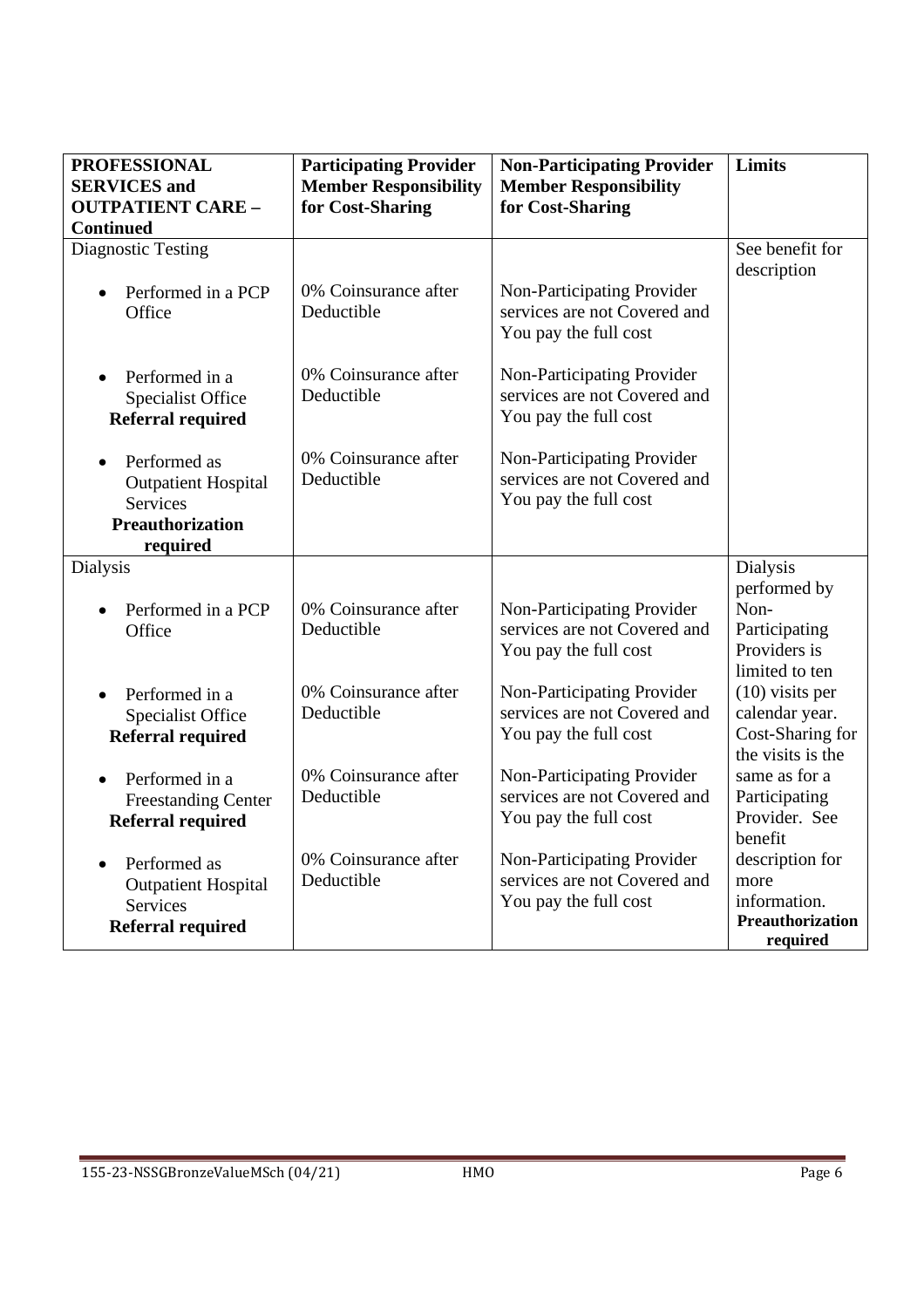| <b>PROFESSIONAL</b><br><b>SERVICES</b> and | <b>Participating Provider</b>                    | <b>Non-Participating Provider</b>                          | Limits                             |
|--------------------------------------------|--------------------------------------------------|------------------------------------------------------------|------------------------------------|
| <b>OUTPATIENT CARE -</b>                   | <b>Member Responsibility</b><br>for Cost-Sharing | <b>Member Responsibility</b><br>for Cost-Sharing           |                                    |
| <b>Continued</b>                           |                                                  |                                                            |                                    |
| <b>Habilitation Services</b>               |                                                  |                                                            | Sixty (60) visits                  |
| (Physical Therapy,                         |                                                  |                                                            | per condition,                     |
| Occupational Therapy or<br>Speech Therapy) |                                                  |                                                            | per Plan Year<br>combined          |
|                                            |                                                  |                                                            | therapies                          |
| Performed in a PCP                         | 0% Coinsurance after                             | Non-Participating Provider                                 |                                    |
| Office                                     | Deductible                                       | services are not Covered and                               |                                    |
|                                            |                                                  | You pay the full cost                                      |                                    |
| Performed in a                             | 0% Coinsurance after                             | Non-Participating Provider                                 |                                    |
| <b>Specialist Office</b>                   | Deductible                                       | services are not Covered and                               |                                    |
|                                            |                                                  | You pay the full cost                                      |                                    |
| Performed in an                            | 0% Coinsurance after                             | Non-Participating Provider                                 |                                    |
| <b>Outpatient Facility</b>                 | Deductible                                       | services are not Covered and                               |                                    |
|                                            |                                                  | You pay the full cost                                      |                                    |
| Preauthorization                           |                                                  |                                                            |                                    |
| required<br>Home Health Care               | 0% Coinsurance after                             |                                                            |                                    |
|                                            | Deductible                                       | Non-Participating Provider<br>services are not Covered and | Forty (40) visits<br>per Plan Year |
| <b>Preauthorization</b>                    |                                                  | You pay the full cost                                      |                                    |
| required                                   |                                                  |                                                            |                                    |
| <b>Infertility Services</b>                | Use Cost-Sharing for                             | Non-Participating Provider                                 | See benefit for                    |
|                                            | appropriate service                              | services are not Covered and                               | description                        |
|                                            | (Office Visit; Diagnostic                        | You pay the full cost                                      |                                    |
|                                            | Radiology Services;<br>Surgery; Laboratory and   |                                                            |                                    |
| <b>Preauthorization</b>                    | Diagnostic Procedures)                           |                                                            |                                    |
| required                                   |                                                  |                                                            |                                    |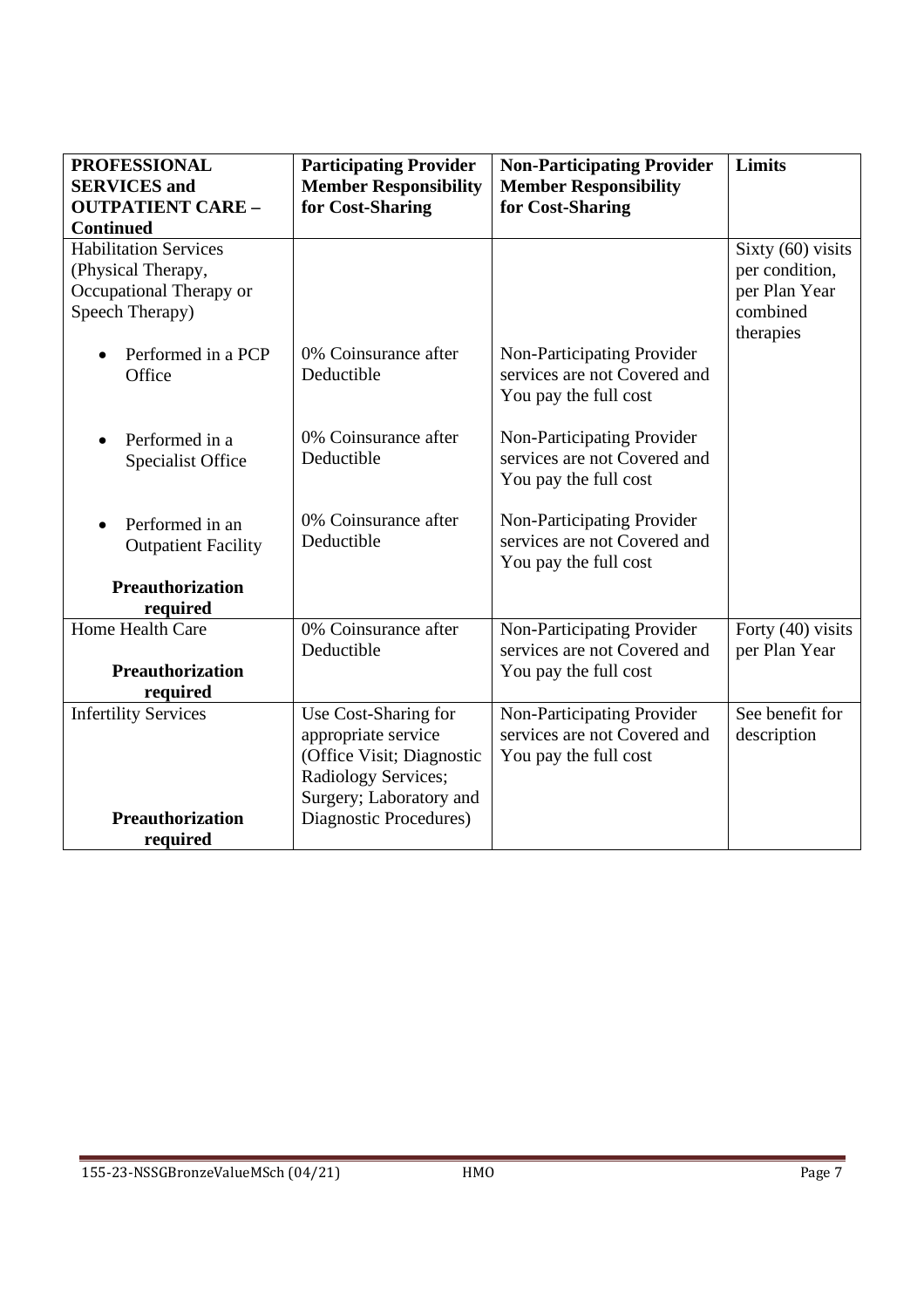| <b>PROFESSIONAL</b><br><b>SERVICES</b> and<br><b>OUTPATIENT CARE -</b><br><b>Continued</b>                        | <b>Participating Provider</b><br><b>Member Responsibility</b><br>for Cost-Sharing | <b>Non-Participating Provider</b><br><b>Member Responsibility</b><br>for Cost-Sharing | Limits                                                                |
|-------------------------------------------------------------------------------------------------------------------|-----------------------------------------------------------------------------------|---------------------------------------------------------------------------------------|-----------------------------------------------------------------------|
| <b>Infusion Therapy</b>                                                                                           |                                                                                   |                                                                                       | See benefit for<br>description                                        |
| Performed in a PCP<br>$\bullet$<br>Office                                                                         | 0% Coinsurance after<br>Deductible                                                | Non-Participating Provider<br>services are not Covered and<br>You pay the full cost   |                                                                       |
| Performed in a<br>$\bullet$<br><b>Specialist Office</b><br><b>Referral required</b>                               | 0% Coinsurance after<br>Deductible                                                | Non-Participating Provider<br>services are not Covered and<br>You pay the full cost   |                                                                       |
| Performed as<br>$\bullet$<br><b>Outpatient Hospital</b><br><b>Services</b><br><b>Preauthorization</b><br>required | 0% Coinsurance after<br>Deductible                                                | Non-Participating Provider<br>services are not Covered and<br>You pay the full cost   |                                                                       |
| Home Infusion<br>Therapy<br><b>Preauthorization</b><br>required                                                   | 0% Coinsurance after<br>Deductible                                                | Non-Participating Provider<br>services are not Covered and<br>You pay the full cost   | Home infusion<br>counts toward<br>home health<br>care visit<br>limits |
| <b>Inpatient Medical Visits</b>                                                                                   | \$0 Copayment after<br>Deductible                                                 | Non-Participating Provider<br>services are not Covered and<br>You pay the full cost   | See benefit for<br>description                                        |
| $(3)$ [Interruption of<br>Pregnancy                                                                               |                                                                                   |                                                                                       |                                                                       |
| <b>Medically Necessary</b><br>Abortions                                                                           | Covered in full                                                                   | Non-Participating Provider<br>services are not Covered and<br>You pay the full cost   | Unlimited                                                             |
| $(4)$ [Elective<br>Abortions <sup>]</sup>                                                                         | 0% Coinsurance after<br>Deductible]                                               | [Non-Participating Provider<br>services are not Covered and<br>You pay the full cost  | $\lceil$ One (1)<br>procedure per<br>Plan Year]]                      |
| <b>Preauthorization</b><br>required                                                                               |                                                                                   |                                                                                       |                                                                       |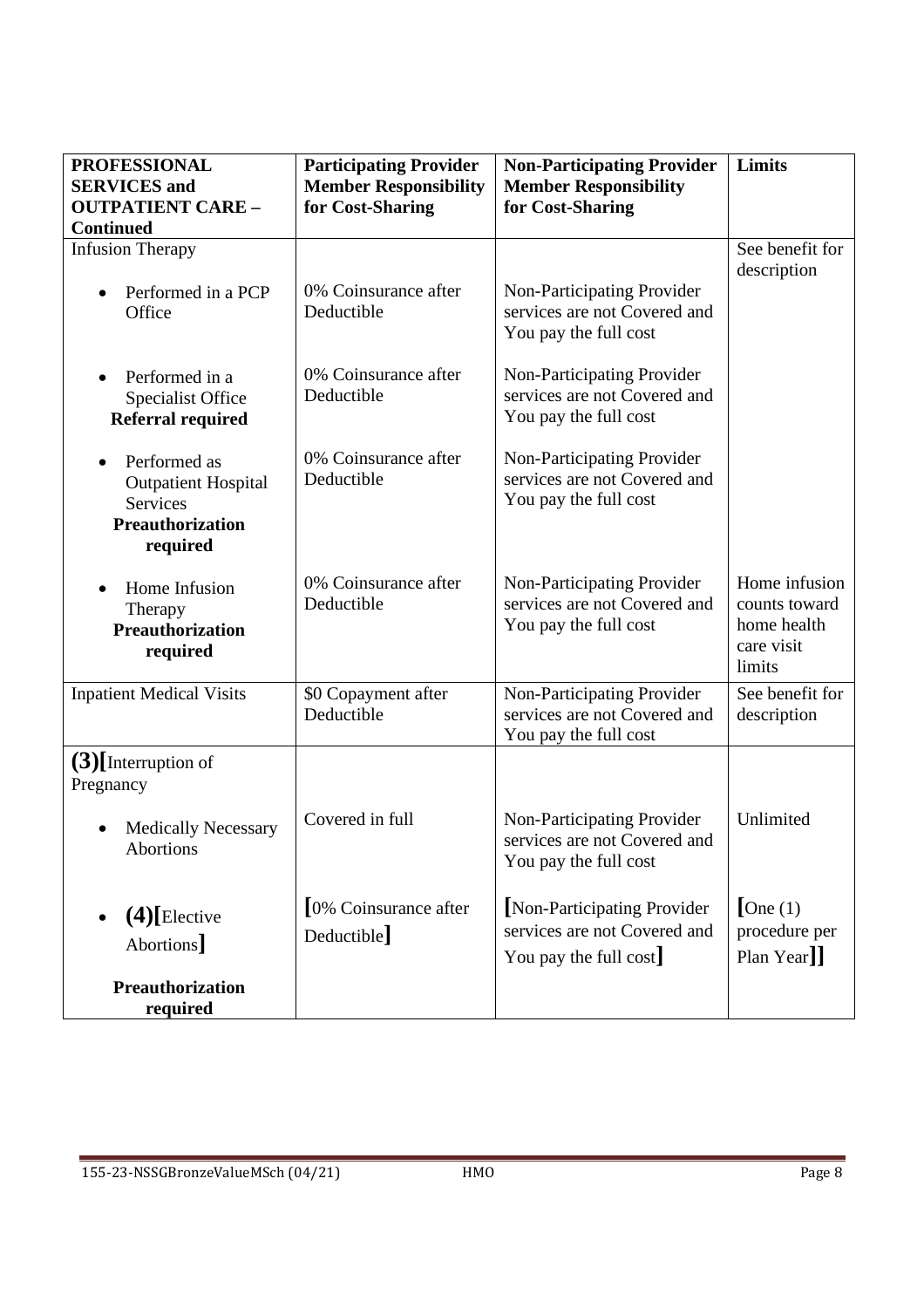| <b>PROFESSIONAL</b>             | <b>Participating Provider</b> | <b>Non-Participating Provider</b> | Limits          |
|---------------------------------|-------------------------------|-----------------------------------|-----------------|
| <b>SERVICES</b> and             | <b>Member Responsibility</b>  | <b>Member Responsibility</b>      |                 |
| <b>OUTPATIENT CARE -</b>        | for Cost-Sharing              | for Cost-Sharing                  |                 |
| <b>Continued</b>                |                               |                                   |                 |
| <b>Laboratory Procedures</b>    |                               |                                   | See benefit for |
|                                 |                               |                                   | description     |
| Performed in a PCP<br>$\bullet$ | 0% Coinsurance after          | Non-Participating Provider        |                 |
| Office                          | Deductible                    | services are not Covered and      |                 |
|                                 |                               | You pay the full cost             |                 |
|                                 |                               |                                   |                 |
| Performed in a<br>$\bullet$     | 0% Coinsurance after          | Non-Participating Provider        |                 |
| <b>Specialist Office</b>        | Deductible                    | services are not Covered and      |                 |
|                                 |                               | You pay the full cost             |                 |
|                                 |                               |                                   |                 |
| Performed in a<br>$\bullet$     | 0% Coinsurance after          | Non-Participating Provider        |                 |
| Freestanding                    | Deductible                    | services are not Covered and      |                 |
| <b>Laboratory Facility</b>      |                               | You pay the full cost             |                 |
|                                 | 0% Coinsurance after          | Non-Participating Provider        |                 |
| Performed as<br>$\bullet$       | Deductible                    | services are not Covered and      |                 |
| <b>Outpatient Hospital</b>      |                               |                                   |                 |
| <b>Services</b>                 |                               | You pay the full cost             |                 |
| <b>Preauthorization</b>         |                               |                                   |                 |
| required                        |                               |                                   |                 |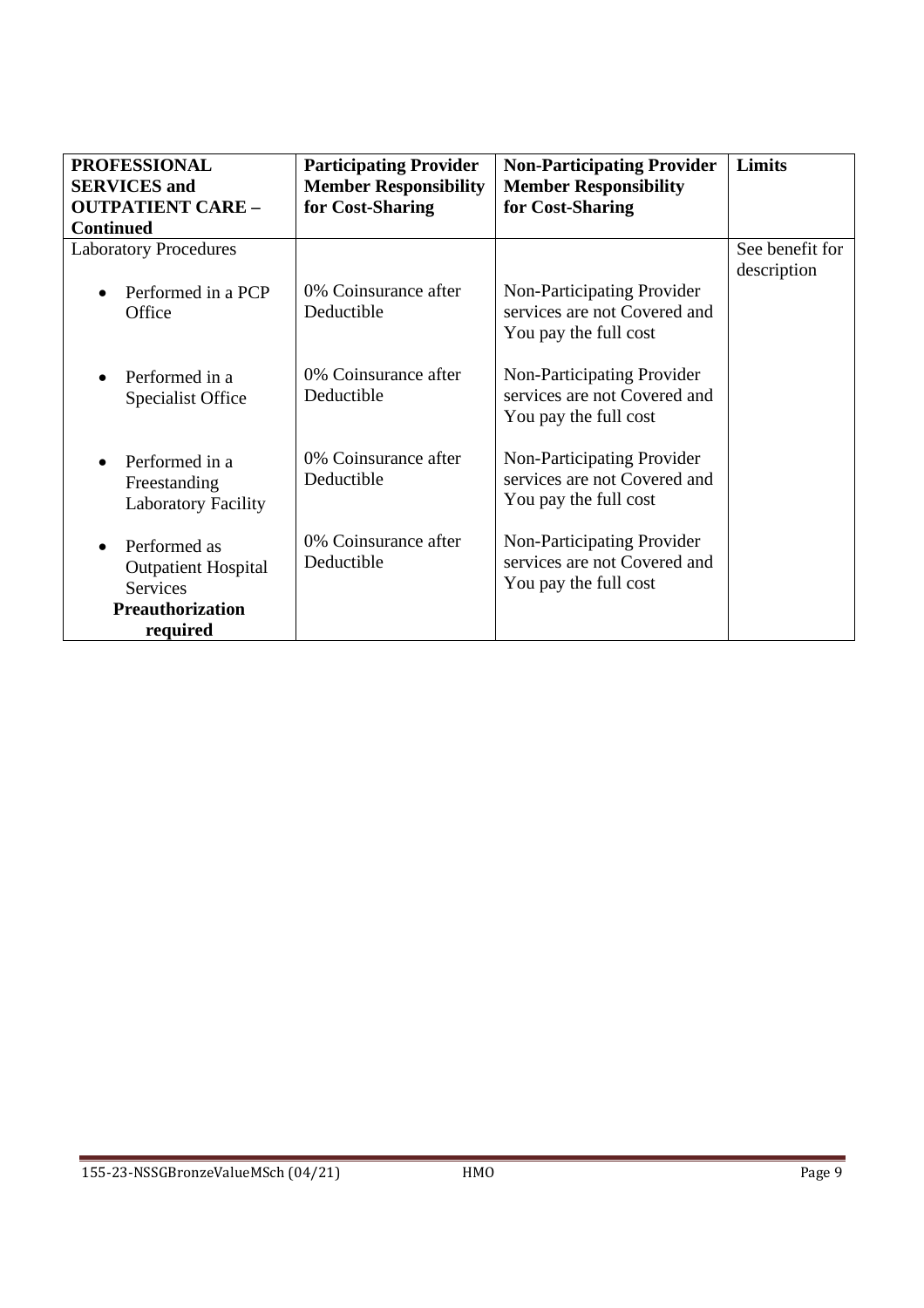| <b>PROFESSIONAL</b>                                                                                                                                                                | <b>Participating Provider</b>                                                                                                                                                                           | <b>Non-Participating Provider</b>                                                   | Limits                                                                           |
|------------------------------------------------------------------------------------------------------------------------------------------------------------------------------------|---------------------------------------------------------------------------------------------------------------------------------------------------------------------------------------------------------|-------------------------------------------------------------------------------------|----------------------------------------------------------------------------------|
| <b>SERVICES</b> and                                                                                                                                                                | <b>Member Responsibility</b>                                                                                                                                                                            | <b>Member Responsibility</b>                                                        |                                                                                  |
| <b>OUTPATIENT CARE -</b>                                                                                                                                                           | for Cost-Sharing                                                                                                                                                                                        | for Cost-Sharing                                                                    |                                                                                  |
| <b>Continued</b>                                                                                                                                                                   |                                                                                                                                                                                                         |                                                                                     |                                                                                  |
| Maternity and Newborn Care                                                                                                                                                         |                                                                                                                                                                                                         |                                                                                     | See benefit for<br>description                                                   |
| <b>Prenatal Care</b><br><b>Prenatal Care</b><br>$\bullet$<br>provided in<br>accordance with<br>the comprehensive<br>guidelines<br>supported by<br><b>USPSTF</b> and<br><b>HRSA</b> | Covered in full                                                                                                                                                                                         | Non-Participating Provider<br>services are not Covered and<br>You pay the full cost |                                                                                  |
| Prenatal Care that<br>$\bullet$<br>is not provided in<br>accordance with<br>the comprehensive<br>guidelines<br>supported by<br><b>USPSTF</b> and<br><b>HRSA</b>                    | Use Cost-Sharing for<br>appropriate service<br>(Primary Care Office)<br>Visit; Specialist Office<br>Visit; Diagnostic<br>Radiology Services;<br><b>Laboratory Procedures</b><br>and Diagnostic Testing) | Non-Participating Provider<br>services are not Covered and<br>You pay the full cost |                                                                                  |
| <b>Inpatient Hospital</b><br>Services and Birthing<br>Center                                                                                                                       | 0% Coinsurance after<br>Deductible                                                                                                                                                                      | Non-Participating Provider<br>services are not Covered and<br>You pay the full cost | One $(1)$ home<br>care visit is<br>Covered at no<br>Cost-Sharing<br>if mother is |
| Physician and<br>$\bullet$<br>Midwife Services for<br>Delivery                                                                                                                     | 0% Coinsurance after<br>Deductible                                                                                                                                                                      | Non-Participating Provider<br>services are not Covered and<br>You pay the full cost | discharged<br>from Hospital<br>early                                             |
| <b>Breastfeeding</b><br>Support, Counseling<br>and Supplies,<br>including Breast<br>Pumps                                                                                          | Covered in full                                                                                                                                                                                         | Non-Participating Provider<br>services are not Covered and<br>You pay the full cost | Covered for<br>duration of<br>breast feeding                                     |
| <b>Postnatal Care</b>                                                                                                                                                              | Covered in full                                                                                                                                                                                         | Non-Participating Provider<br>services are not Covered and                          |                                                                                  |
| <b>Preauthorization</b>                                                                                                                                                            |                                                                                                                                                                                                         | You pay the full cost                                                               |                                                                                  |
| required for inpatient                                                                                                                                                             |                                                                                                                                                                                                         |                                                                                     |                                                                                  |
| services                                                                                                                                                                           |                                                                                                                                                                                                         |                                                                                     |                                                                                  |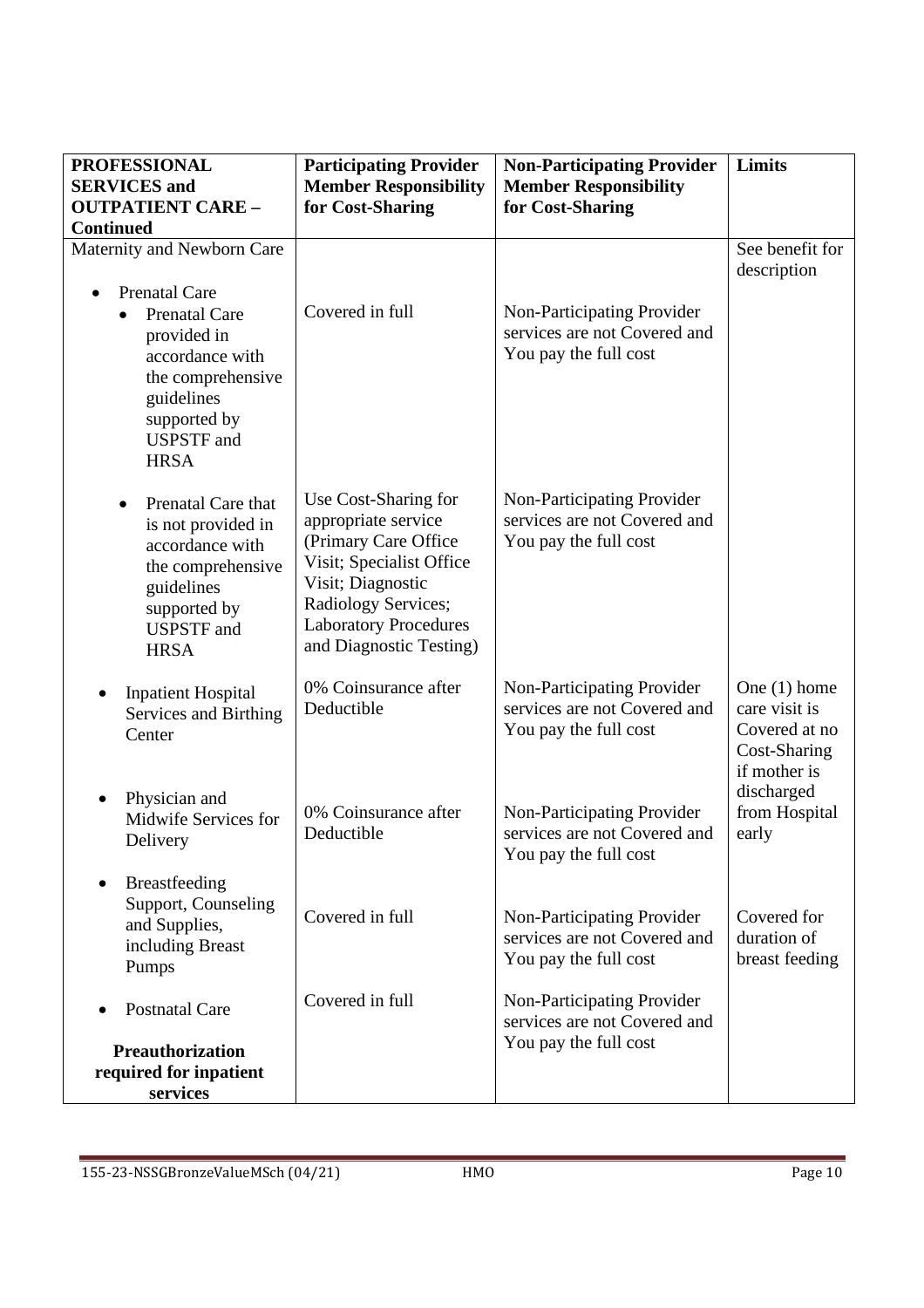| <b>PROFESSIONAL</b><br><b>SERVICES</b> and                                                         | <b>Participating Provider</b><br><b>Member Responsibility</b>      | <b>Non-Participating Provider</b><br><b>Member Responsibility</b>                   | Limits                         |
|----------------------------------------------------------------------------------------------------|--------------------------------------------------------------------|-------------------------------------------------------------------------------------|--------------------------------|
| <b>OUTPATIENT CARE -</b><br><b>Continued</b>                                                       | for Cost-Sharing                                                   | for Cost-Sharing                                                                    |                                |
| <b>Outpatient Hospital Surgery</b><br><b>Facility Charge</b>                                       | 0% Coinsurance after<br>Deductible                                 | Non-Participating Provider<br>services are not Covered and<br>You pay the full cost | See benefit for<br>description |
| <b>Preauthorization</b><br>required                                                                |                                                                    |                                                                                     |                                |
| <b>Preadmission Testing</b>                                                                        | \$0 Copayment, not<br>subject to Deductible                        | Non-Participating Provider<br>services are not Covered and                          | See benefit for<br>description |
| <b>Preauthorization</b><br>required                                                                |                                                                    | You pay the full cost                                                               |                                |
| <b>Prescription Drugs</b><br>Administered in Office                                                |                                                                    |                                                                                     | See benefit for<br>description |
| Performed in a PCP<br>Office                                                                       | Included as part of the<br>PCP office visit<br>Cost-Sharing        | Non-Participating Provider<br>services are not Covered and<br>You pay the full cost |                                |
| Performed in a<br><b>Specialist Office</b>                                                         | Included as part of the<br>Specialist office visit<br>Cost-Sharing | Non-Participating Provider<br>services are not Covered and<br>You pay the full cost |                                |
| Diagnostic Radiology<br><b>Services</b>                                                            |                                                                    |                                                                                     | See benefit for<br>description |
| Performed in a PCP<br>Office                                                                       | 0% Coinsurance after<br>Deductible                                 | Non-Participating Provider<br>services are not Covered and<br>You pay the full cost |                                |
| Performed in a<br>Specialist Office<br><b>Preauthorization</b><br>required                         | 0% Coinsurance after<br>Deductible                                 | Non-Participating Provider<br>services are not Covered and<br>You pay the full cost |                                |
| Performed in a<br>Freestanding<br><b>Radiology Facility</b><br><b>Preauthorization</b><br>required | 0% Coinsurance after<br>Deductible                                 | Non-Participating Provider<br>services are not Covered and<br>You pay the full cost |                                |
| Performed as<br><b>Outpatient Hospital</b><br>Services<br><b>Preauthorization</b><br>required      | 0% Coinsurance after<br>Deductible                                 | Non-Participating Provider<br>services are not Covered and<br>You pay the full cost |                                |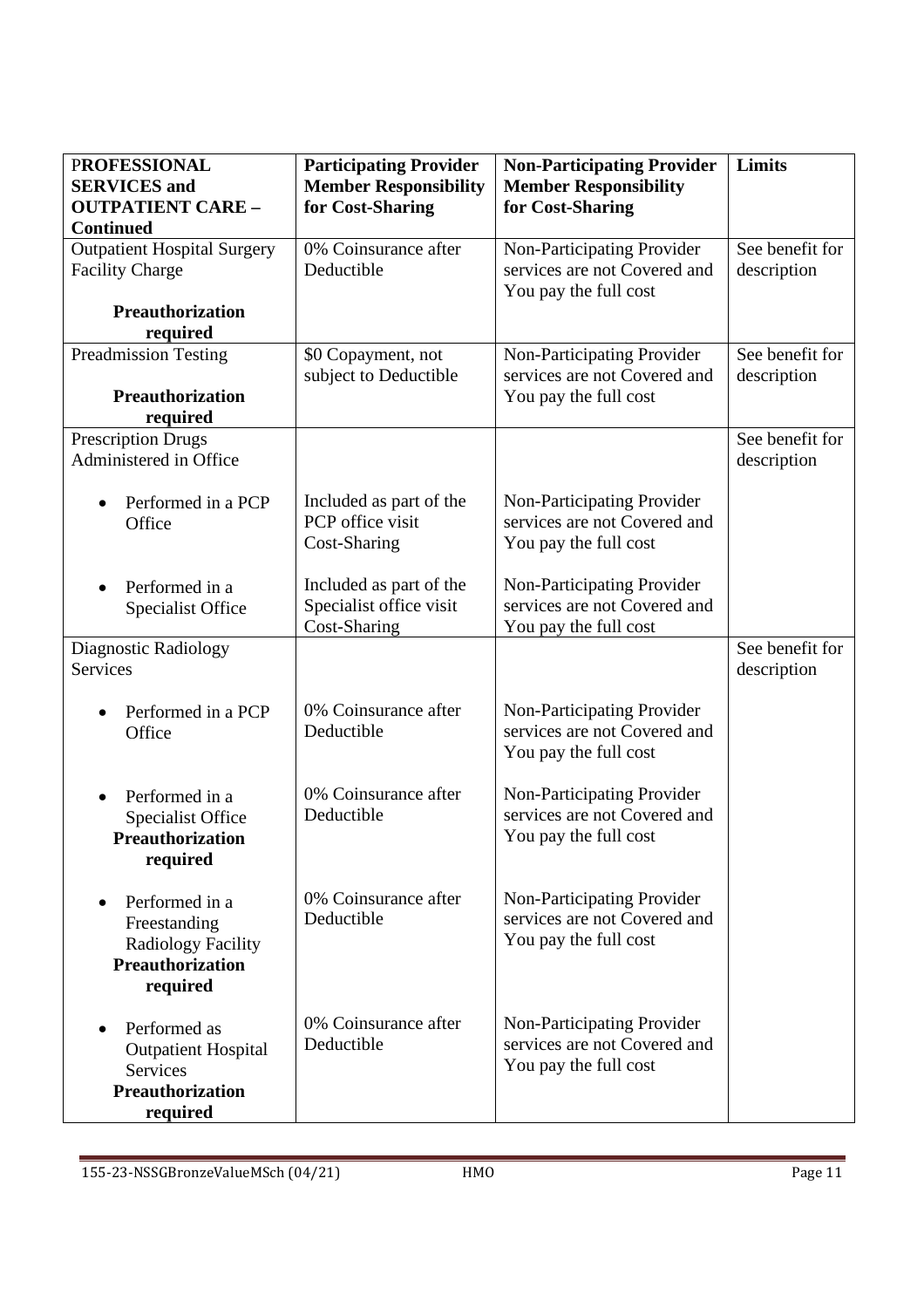| <b>PROFESSIONAL</b>                                                                                | <b>Participating Provider</b>      | <b>Non-Participating Provider</b>                                                                                                                             | Limits                                                    |
|----------------------------------------------------------------------------------------------------|------------------------------------|---------------------------------------------------------------------------------------------------------------------------------------------------------------|-----------------------------------------------------------|
| <b>SERVICES</b> and                                                                                | <b>Member Responsibility</b>       | <b>Member Responsibility</b>                                                                                                                                  |                                                           |
| <b>OUTPATIENT CARE -</b><br><b>Continued</b>                                                       | for Cost-Sharing                   | for Cost-Sharing                                                                                                                                              |                                                           |
| Therapeutic Radiology<br><b>Services</b>                                                           |                                    |                                                                                                                                                               | See benefit for<br>description                            |
| Performed in a<br>$\bullet$<br><b>Specialist Office</b>                                            | 0% Coinsurance after<br>Deductible | Non-Participating Provider<br>services are not Covered and<br>You pay the full cost                                                                           |                                                           |
| Performed in a<br>$\bullet$<br>Freestanding<br><b>Radiology Facility</b>                           | 0% Coinsurance after<br>Deductible | Non-Participating Provider<br>services are not Covered and<br>You pay the full cost                                                                           |                                                           |
| Performed as<br>$\bullet$<br><b>Outpatient Hospital</b><br>Services                                | 0% Coinsurance after<br>Deductible | Non-Participating Provider<br>services are not Covered and<br>You pay the full cost                                                                           |                                                           |
| <b>Preauthorization</b><br>required                                                                |                                    |                                                                                                                                                               |                                                           |
| <b>Rehabilitation Services</b><br>(Physical Therapy,<br>Occupational Therapy or<br>Speech Therapy) |                                    |                                                                                                                                                               | Sixty $(60)$<br>visits per<br>condition, per<br>Plan Year |
| Performed in a PCP<br>Office                                                                       | 0% Coinsurance after<br>Deductible | Non-Participating Provider<br>services are not Covered and<br>You pay the full cost                                                                           | combined<br>therapies.                                    |
| Performed in a<br>$\bullet$<br><b>Specialist Office</b>                                            | 0% Coinsurance after<br>Deductible | Non-Participating Provider<br>services are not Covered and<br>You pay the full cost                                                                           |                                                           |
| Performed in an<br><b>Outpatient Facility</b>                                                      | 0% Coinsurance after<br>Deductible | Non-Participating Provider<br>services are not Covered and<br>You pay the full cost                                                                           |                                                           |
| <b>Preauthorization</b><br>required                                                                |                                    |                                                                                                                                                               |                                                           |
| Second Opinions on the<br>Diagnosis of Cancer, Surgery<br>and Other                                | 0% Coinsurance after<br>Deductible | Non-Participating Provider<br>services are not Covered and<br>You pay the full cost                                                                           | See benefit for<br>description                            |
| <b>Referral required</b>                                                                           |                                    | Second opinions on diagnosis<br>of cancer are Covered at<br>participating Cost-Sharing<br>for non-participating<br>Specialist when a Referral is<br>obtained. |                                                           |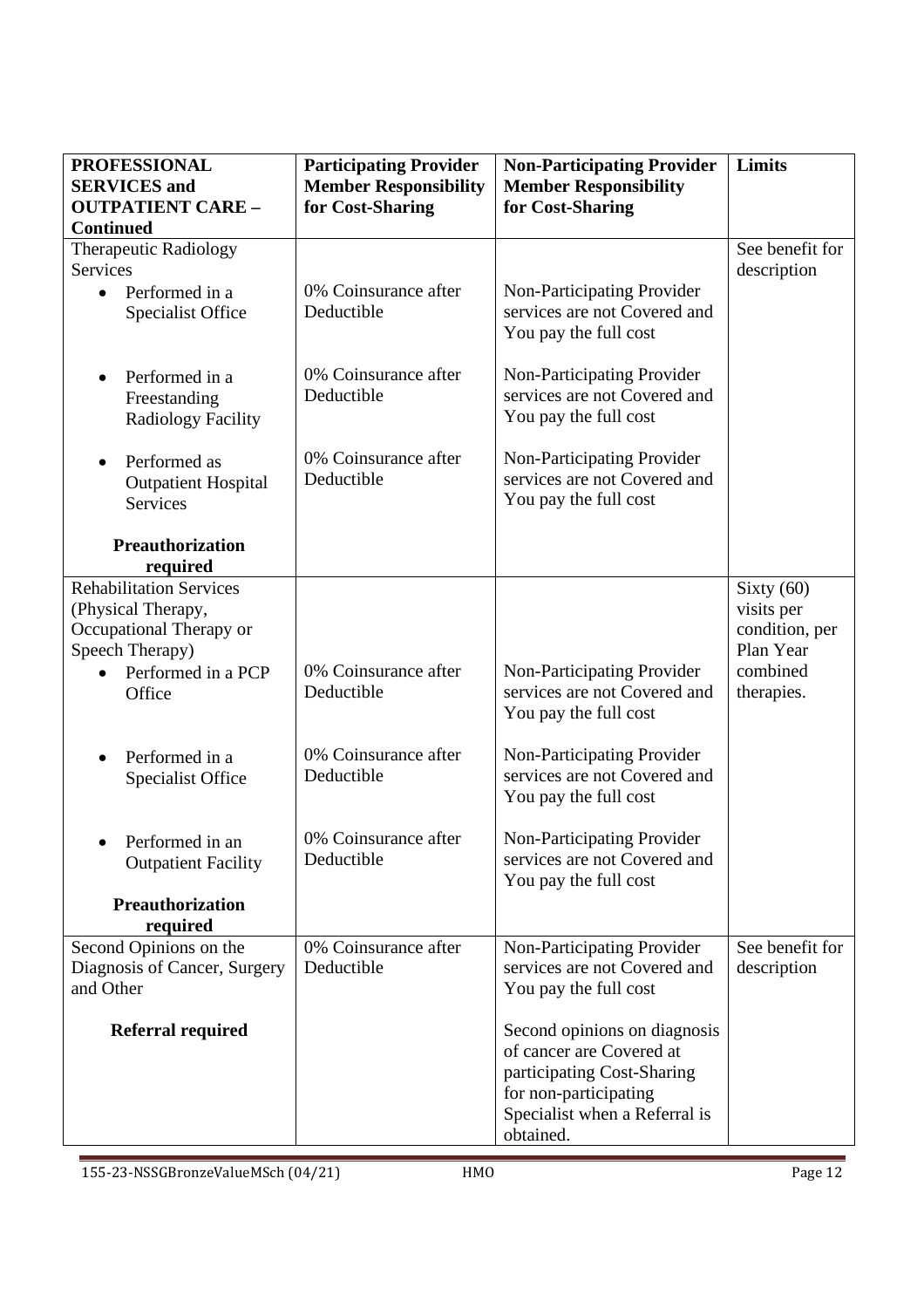| <b>PROFESSIONAL</b><br><b>SERVICES</b> and<br><b>OUTPATIENT CARE -</b><br><b>Continued</b>                                                                              | <b>Participating Provider</b><br><b>Member Responsibility</b><br>for Cost-Sharing | <b>Non-Participating Provider</b><br><b>Member Responsibility</b><br>for Cost-Sharing | Limits                                                                   |
|-------------------------------------------------------------------------------------------------------------------------------------------------------------------------|-----------------------------------------------------------------------------------|---------------------------------------------------------------------------------------|--------------------------------------------------------------------------|
| <b>Surgical Services</b><br>(including Oral Surgery;<br><b>Reconstructive Breast</b><br>Surgery; Other<br>Reconstructive and<br>Corrective Surgery; and<br>Transplants) |                                                                                   |                                                                                       | See benefit for<br>description                                           |
| <b>Inpatient Hospital</b><br>Surgery                                                                                                                                    | 0% Coinsurance after<br>Deductible                                                | Non-Participating Provider<br>services are not Covered and<br>You pay the full cost   | All<br>transplants<br>must be<br>performed at                            |
| <b>Outpatient Hospital</b><br>Surgery                                                                                                                                   | 0% Coinsurance after<br>Deductible                                                | Non-Participating Provider<br>services are not Covered and<br>You pay the full cost   | designated<br><b>Center of</b><br><b>Excellence</b><br><b>Facilities</b> |
| Surgery Performed at<br>an Ambulatory<br><b>Surgical Center</b>                                                                                                         | 0% Coinsurance after<br>Deductible                                                | Non-Participating Provider<br>services are not Covered and<br>You pay the full cost   |                                                                          |
| <b>Office Surgery</b><br>$\bullet$<br>Performed in a<br>PCP Office                                                                                                      | 0% Coinsurance after<br>Deductible                                                | Non-Participating Provider<br>services are not Covered and<br>You pay the full cost   |                                                                          |
| Performed in a<br><b>Specialist Office</b>                                                                                                                              | 0% Coinsurance after<br>Deductible                                                | Non-Participating Provider<br>services are not Covered and<br>You pay the full cost   |                                                                          |
| Preauthorization<br>required                                                                                                                                            |                                                                                   |                                                                                       |                                                                          |
| <b>Telemedicine Program</b><br>Provided by a<br>Telemedicine<br>Physician                                                                                               | \$0 Copayment, not<br>subject to Deductible                                       | Non-Participating Provider<br>services are not Covered and<br>You pay the full cost   | See benefit for<br>description                                           |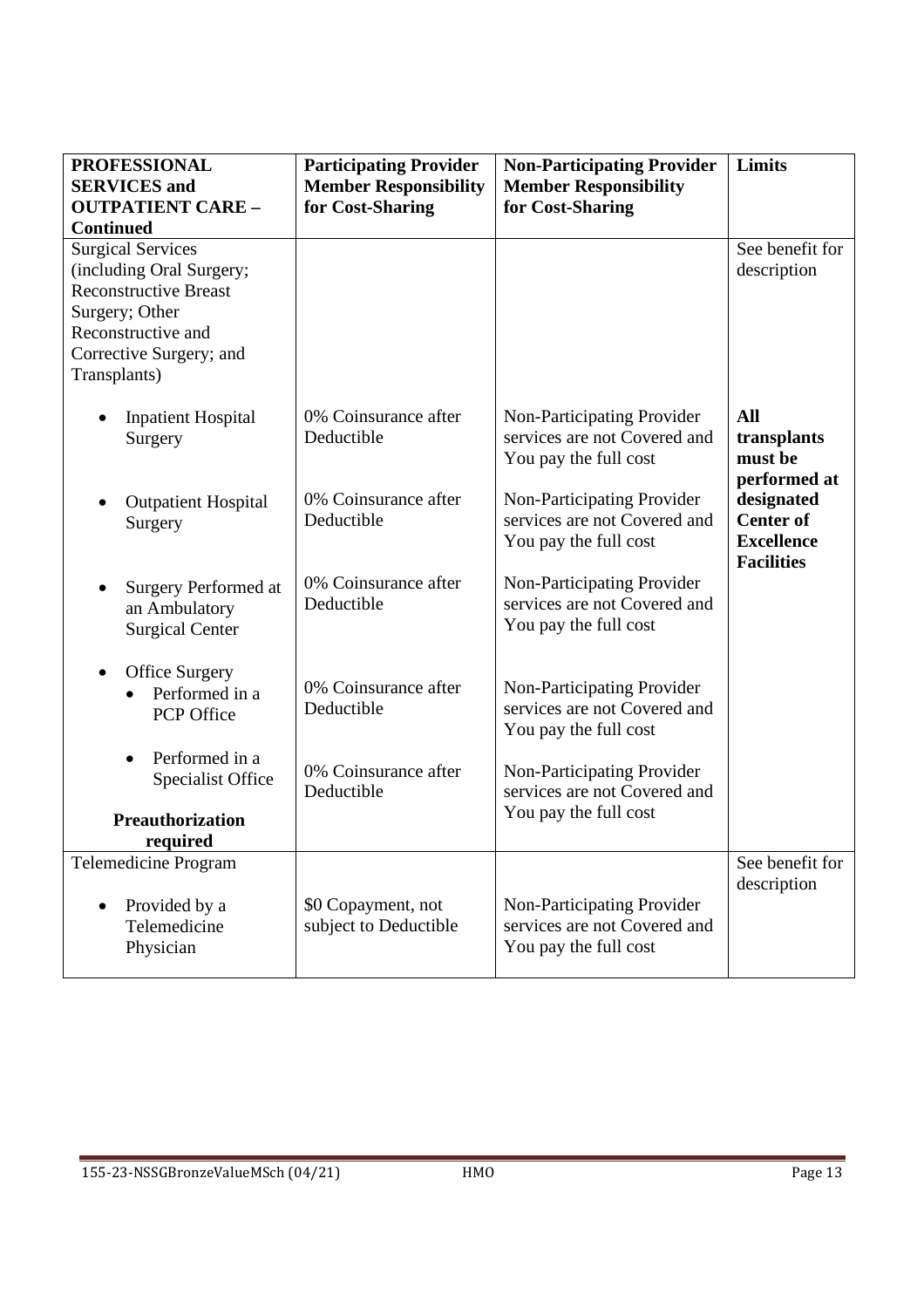| <b>ADDITIONAL</b><br><b>SERVICES, EQUIPMENT</b> | <b>Participating Provider</b><br><b>Member Responsibility</b> | <b>Non-Participating Provider</b><br><b>Member Responsibility</b> | Limits            |
|-------------------------------------------------|---------------------------------------------------------------|-------------------------------------------------------------------|-------------------|
| and DEVICES                                     | for Cost-Sharing                                              | for Cost-Sharing                                                  |                   |
| <b>ABA Treatment for Autism</b>                 | 3 visits Covered in full,                                     | Non-Participating Provider                                        | See benefit for   |
| Spectrum Disorder                               | not subject to Deductible                                     | services are not Covered and                                      | description       |
|                                                 | (PCP, ABA, MH/SUD                                             | You pay the full cost                                             |                   |
| Preauthorization                                | or any combination                                            |                                                                   |                   |
| required                                        | thereof)                                                      |                                                                   |                   |
|                                                 |                                                               |                                                                   |                   |
|                                                 | After 3 visits, 0%                                            |                                                                   |                   |
|                                                 | Coinsurance after                                             |                                                                   |                   |
|                                                 | Deductible                                                    |                                                                   |                   |
| <b>Assistive Communication</b>                  | 0% Coinsurance after                                          | Non-Participating Provider                                        | See benefit for   |
| Devices for Autism Spectrum                     | Deductible                                                    | services are not Covered and                                      | description       |
| Disorder                                        |                                                               | You pay the full cost                                             |                   |
|                                                 |                                                               |                                                                   |                   |
| <b>Preauthorization</b>                         |                                                               |                                                                   |                   |
| required                                        |                                                               |                                                                   |                   |
| Diabetic Equipment,                             |                                                               |                                                                   | See benefit for   |
| Supplies and Self-                              |                                                               |                                                                   | description       |
| <b>Management Education</b>                     |                                                               |                                                                   |                   |
|                                                 |                                                               |                                                                   |                   |
| Diabetic Equipment,<br>$\bullet$                | \$35 Copayment, not                                           | Non-Participating Provider                                        |                   |
| Supplies and Insulin                            | subject to Deductible                                         | services are not Covered and                                      |                   |
| (30-day supply)                                 |                                                               | You pay the full cost                                             |                   |
|                                                 |                                                               |                                                                   |                   |
| <b>Diabetic Education</b>                       | \$35 Copayment, not                                           | Non-Participating Provider                                        |                   |
|                                                 | subject to Deductible                                         | services are not Covered and                                      |                   |
|                                                 |                                                               | You pay the full cost                                             |                   |
| Preauthorization                                |                                                               |                                                                   |                   |
| required                                        |                                                               |                                                                   |                   |
| <b>Durable Medical Equipment</b>                | $\overline{0\%}$ Coinsurance after                            | Non-Participating Provider                                        | See benefit for   |
| and Braces                                      | Deductible                                                    | services are not Covered and                                      | description       |
|                                                 |                                                               | You pay the full cost                                             |                   |
| <b>Preauthorization</b>                         |                                                               |                                                                   |                   |
| required                                        |                                                               |                                                                   |                   |
| <b>External Hearing Aids</b>                    | 0% Coinsurance after                                          | Non-Participating Provider                                        | Single            |
|                                                 | Deductible                                                    | services are not Covered and                                      | purchase once     |
|                                                 |                                                               | You pay the full cost                                             | every three $(3)$ |
| <b>Preauthorization</b>                         |                                                               |                                                                   | years             |
| required                                        |                                                               |                                                                   |                   |
| <b>Cochlear Implants</b>                        | 0% Coinsurance after                                          | Non-Participating Provider                                        | One $(1)$ per     |
|                                                 | Deductible                                                    | services are not Covered and                                      | ear per time      |
|                                                 |                                                               | You pay the full cost                                             | Covered           |
| Preauthorization                                |                                                               |                                                                   |                   |
| required                                        |                                                               |                                                                   |                   |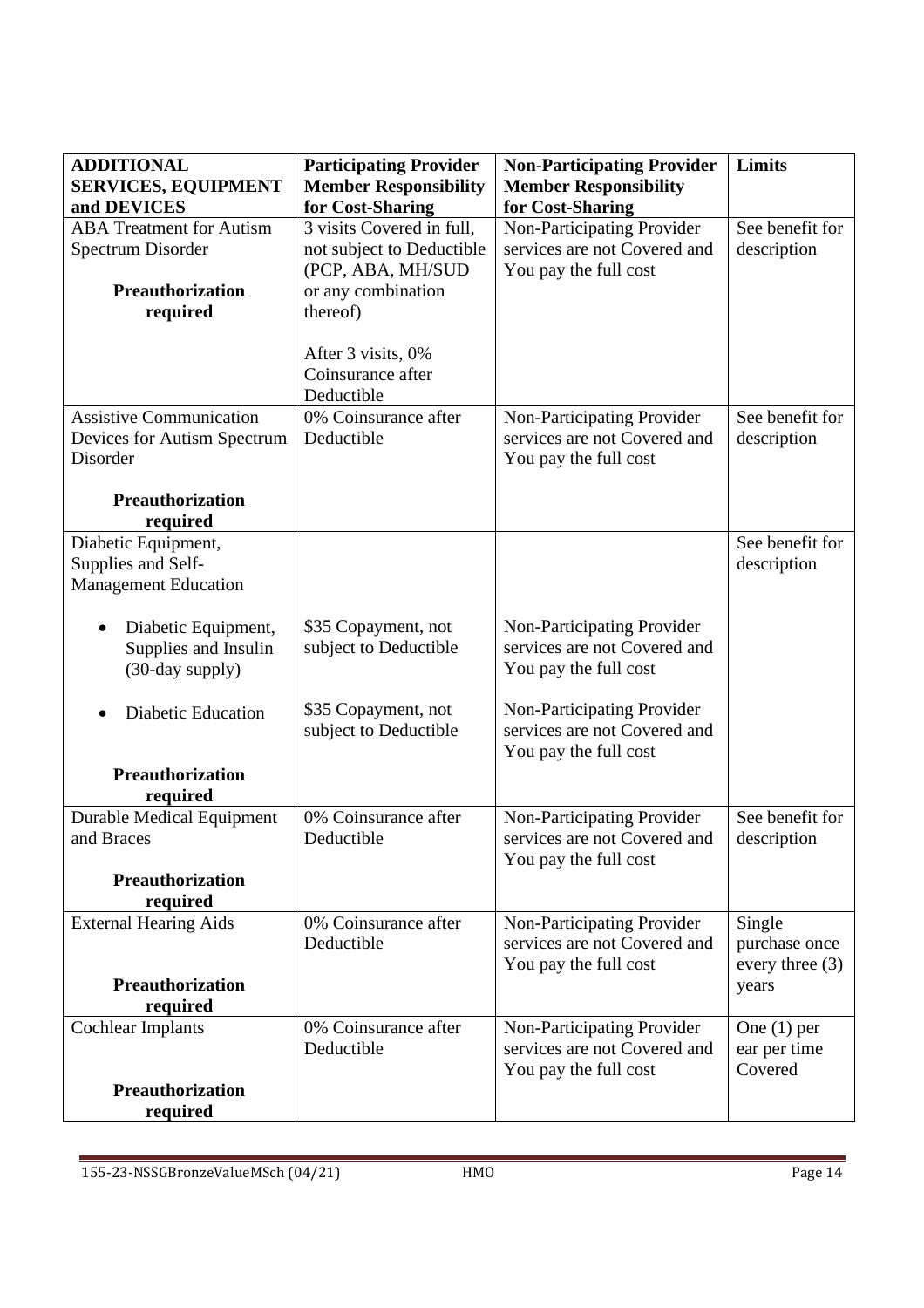| <b>ADDITIONAL</b>                     | <b>Participating Provider</b>                              | <b>Non-Participating Provider</b>                                                   | Limits                                                                                                              |
|---------------------------------------|------------------------------------------------------------|-------------------------------------------------------------------------------------|---------------------------------------------------------------------------------------------------------------------|
| <b>SERVICES, EQUIPMENT</b>            | <b>Member Responsibility</b>                               | <b>Member Responsibility</b>                                                        |                                                                                                                     |
| and DEVICES - Continued               | for Cost-Sharing                                           | for Cost-Sharing                                                                    |                                                                                                                     |
| Hospice Care                          |                                                            |                                                                                     |                                                                                                                     |
| Inpatient                             | 0% Coinsurance after<br>Deductible                         | Non-Participating Provider<br>services are not Covered and<br>You pay the full cost | Two hundred<br>ten $(210)$ days<br>per Plan Year                                                                    |
| Outpatient                            | 0% Coinsurance after<br>Deductible                         | Non-Participating Provider<br>services are not Covered and<br>You pay the full cost | Five $(5)$ visits<br>for family<br>bereavement                                                                      |
| <b>Preauthorization</b>               |                                                            |                                                                                     | counseling                                                                                                          |
| required                              |                                                            |                                                                                     |                                                                                                                     |
| <b>Medical Supplies</b>               | 0% Coinsurance after<br>Deductible                         | Non-Participating Provider<br>services are not Covered and<br>You pay the full cost | See benefit for<br>description                                                                                      |
| <b>Preauthorization</b><br>required   |                                                            |                                                                                     |                                                                                                                     |
| <b>Prosthetic Devices</b><br>External | 0% Coinsurance after<br>Deductible                         | Non-Participating Provider<br>services are not Covered and<br>You pay the full cost | One $(1)$<br>prosthetic<br>device, per<br>limb, per<br>lifetime with<br>coverage for<br>repairs and<br>replacements |
| Internal                              | Included as part of<br>inpatient Hospital Cost-<br>Sharing | Non-Participating Provider<br>services are not Covered and<br>You pay the full cost | Unlimited;<br>See benefit for<br>description                                                                        |
| <b>Preauthorization</b><br>required   |                                                            |                                                                                     |                                                                                                                     |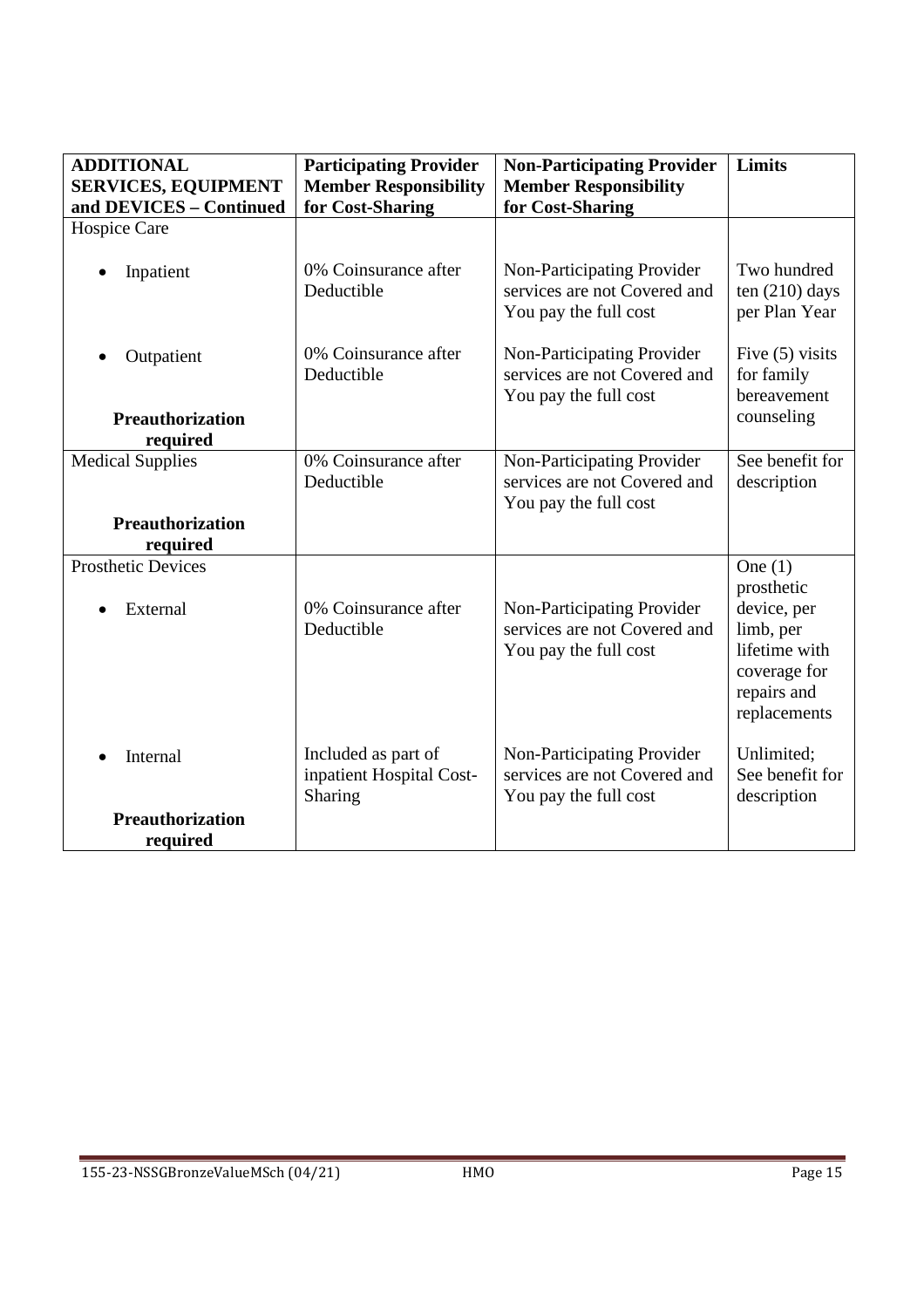| <b>INPATIENT SERVICES</b>        | <b>Participating Provider</b> | <b>Non-Participating Provider</b> | <b>Limits</b>   |
|----------------------------------|-------------------------------|-----------------------------------|-----------------|
| and FACILITIES                   | <b>Member Responsibility</b>  | <b>Member Responsibility</b>      |                 |
|                                  | for Cost-Sharing              | for Cost-Sharing                  |                 |
| <b>Autologous Blood Banking</b>  | 0% Coinsurance after          | Non-Participating Provider        | See benefit for |
| <b>Services</b>                  | Deductible                    | services are not Covered and      | description     |
|                                  |                               | You pay the full cost             |                 |
| Inpatient Hospital for a         | 0% Coinsurance after          | Non-Participating Provider        | See benefit for |
| <b>Continuous Confinement</b>    | Deductible                    | services are not Covered and      | description     |
| (including an Inpatient Stay     |                               | You pay the full cost             |                 |
| for Mastectomy Care,             |                               |                                   |                 |
| Cardiac and Pulmonary            |                               |                                   |                 |
| Rehabilitation, and End of       |                               |                                   |                 |
| Life Care)                       |                               |                                   |                 |
| Preauthorization required.       |                               |                                   |                 |
| However, Preauthorization        |                               |                                   |                 |
| is not required for              |                               |                                   |                 |
| emergency admissions or          |                               |                                   |                 |
| services provided in a           |                               |                                   |                 |
| neonatal intensive care unit     |                               |                                   |                 |
| of a Hospital certified          |                               |                                   |                 |
| pursuant to Article 28 of        |                               |                                   |                 |
| the Public Health Law.           |                               |                                   |                 |
| <b>Observation Stay</b>          | 0% Coinsurance after          | Non-Participating Provider        | See benefit for |
|                                  | Deductible                    | services are not Covered and      | description     |
|                                  |                               | You pay the full cost             |                 |
| <b>Skilled Nursing Facility</b>  | 0% Coinsurance after          | Non-Participating Provider        | $(5)$ [Two      |
| (including Cardiac and           | Deductible                    | services are not Covered and      | hundred (200);  |
| <b>Pulmonary Rehabilitation)</b> |                               | You pay the full cost             | Three hundred   |
|                                  |                               |                                   | sixty-five      |
| <b>Preauthorization</b>          |                               |                                   | $(365)$ days    |
| required                         |                               |                                   | per Plan Year   |
| <b>Inpatient Habilitation</b>    | 0% Coinsurance after          | Non-Participating Provider        | Sixty $(60)$    |
| Services                         | Deductible                    | services are not Covered and      | days per Plan   |
| (Physical, Speech and            |                               | You pay the full cost             | Year            |
| <b>Occupational Therapy)</b>     |                               |                                   | combined        |
|                                  |                               |                                   | therapies       |
| <b>Preauthorization</b>          |                               |                                   |                 |
| required                         |                               |                                   |                 |
| <b>Inpatient Rehabilitation</b>  | 0% Coinsurance after          | Non-Participating Provider        | Sixty $(60)$    |
| <b>Services</b>                  | Deductible                    | services are not Covered and      | days per Plan   |
| (Physical, Speech and            |                               | You pay the full cost             | Year            |
| <b>Occupational Therapy)</b>     |                               |                                   | combined        |
|                                  |                               |                                   | therapies       |
| <b>Preauthorization</b>          |                               |                                   |                 |
| required                         |                               |                                   |                 |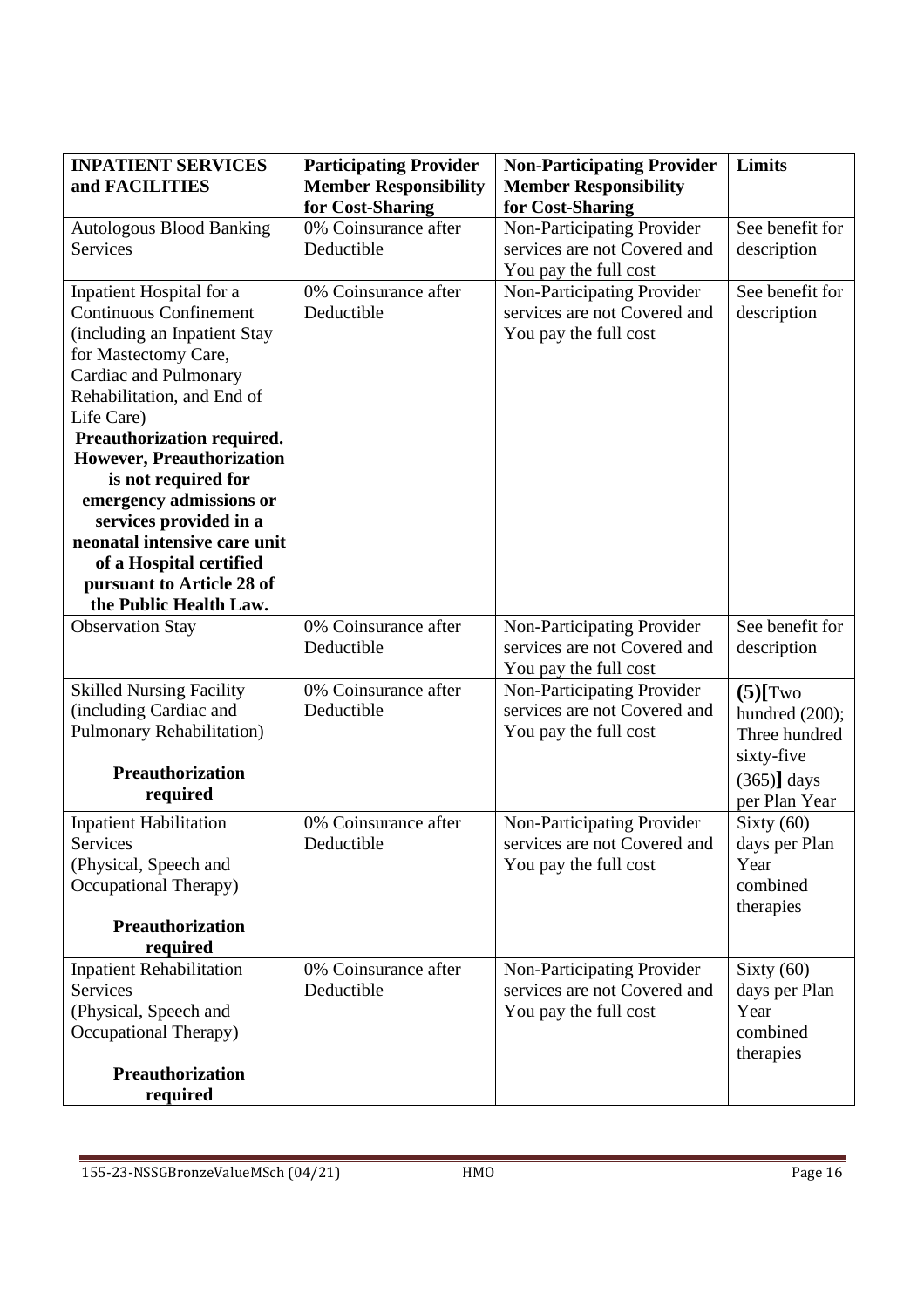| <b>MENTAL HEALTH and</b><br><b>SUBSTANCE USE</b>                                                                                                                                                                      | <b>Participating Provider</b><br><b>Member Responsibility</b>                                                                                                          | <b>Non-Participating Provider</b><br><b>Member Responsibility</b>                                       | Limits                         |
|-----------------------------------------------------------------------------------------------------------------------------------------------------------------------------------------------------------------------|------------------------------------------------------------------------------------------------------------------------------------------------------------------------|---------------------------------------------------------------------------------------------------------|--------------------------------|
| <b>DISORDER SERVICES</b><br><b>Inpatient Mental Health Care</b><br>for a continuous confinement<br>when in a Hospital (including<br><b>Residential Treatment)</b>                                                     | for Cost-Sharing<br>0% Coinsurance after<br>Deductible                                                                                                                 | for Cost-Sharing<br>Non-Participating Provider<br>services are not Covered and<br>You pay the full cost | See benefit for<br>description |
| Preauthorization required.<br>However, Preauthorization<br>is not required for<br>emergency admissions or for<br>admissions at Participating<br><b>OMH-licensed Facilities for</b><br>Members under eighteen<br>(18). |                                                                                                                                                                        |                                                                                                         |                                |
| <b>Outpatient Mental Health</b><br>Care<br>(including Partial<br>Hospitalization and Intensive<br><b>Outpatient Program Services</b> )                                                                                |                                                                                                                                                                        |                                                                                                         | See benefit for<br>description |
| <b>Office Visits</b>                                                                                                                                                                                                  | 3 visits Covered in full,<br>not subject to Deductible<br>(PCP, ABA, MH/SUD<br>or any combination<br>thereof)<br>After 3 visits, 0%<br>Coinsurance after<br>Deductible | Non-Participating Provider<br>services are not Covered and<br>You pay the full cost                     |                                |
| All Other Outpatient<br>Services                                                                                                                                                                                      | 0% Coinsurance after<br>Deductible                                                                                                                                     | Non-Participating Provider<br>services are not Covered and<br>You pay the full cost                     |                                |
| <b>Inpatient Substance Use</b><br>Services for a continuous<br>confinement when in a<br>Hospital (including<br><b>Residential Treatment)</b>                                                                          | 0% Coinsurance after<br>Deductible                                                                                                                                     | Non-Participating Provider<br>services are not Covered and<br>You pay the full cost                     | See benefit for<br>description |
| Preauthorization required.<br><b>However, Preauthorization is</b><br>not required for emergency<br>admissions or for<br><b>Participating OASAS-</b><br>certified Facilities.                                          |                                                                                                                                                                        |                                                                                                         |                                |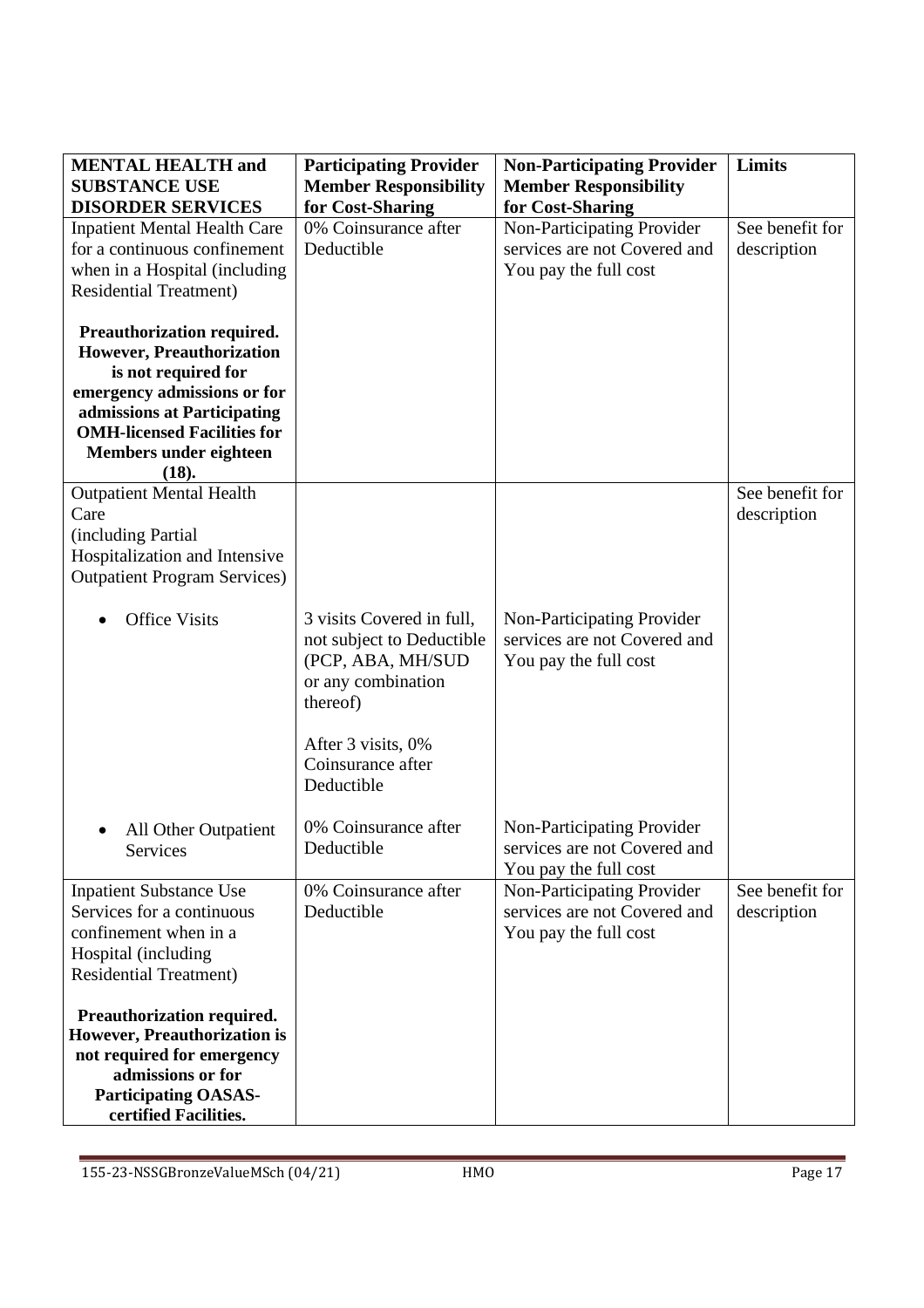| <b>MENTAL HEALTH and</b><br><b>SUBSTANCE USE</b><br><b>DISORDER SERVICES -</b><br><b>Continued</b>                                                                                                                                                                                   | <b>Participating Provider</b><br><b>Member Responsibility</b><br>for Cost-Sharing                                                                                      | <b>Non-Participating Provider</b><br><b>Member Responsibility</b><br>for Cost-Sharing | Limits                                                                                                  |
|--------------------------------------------------------------------------------------------------------------------------------------------------------------------------------------------------------------------------------------------------------------------------------------|------------------------------------------------------------------------------------------------------------------------------------------------------------------------|---------------------------------------------------------------------------------------|---------------------------------------------------------------------------------------------------------|
| <b>Outpatient Substance Use</b><br>Services<br>(including Partial<br>Hospitalization, Intensive<br><b>Outpatient Program Services,</b><br>and Medication Assisted<br>Treatment)                                                                                                      |                                                                                                                                                                        |                                                                                       | Unlimited; Up<br>to twenty $(20)$<br>visits per Plan<br>Year may be<br>used for<br>family<br>counseling |
| <b>Office Visits</b><br>$\bullet$                                                                                                                                                                                                                                                    | 3 visits Covered in full,<br>not subject to Deductible<br>(PCP, ABA, MH/SUD<br>or any combination<br>thereof)<br>After 3 visits, 0%<br>Coinsurance after<br>Deductible | Non-Participating Provider<br>services are not Covered and<br>You pay the full cost   |                                                                                                         |
| All Other Outpatient<br>$\bullet$<br><b>Services</b>                                                                                                                                                                                                                                 | 0% Coinsurance after<br>Deductible                                                                                                                                     | Non-Participating Provider<br>services are not Covered and<br>You pay the full cost   |                                                                                                         |
| PRESCRIPTION DRUGS                                                                                                                                                                                                                                                                   | <b>Participating Provider</b><br><b>Member Responsibility</b><br>for Cost-Sharing                                                                                      | <b>Non-Participating Provider</b><br><b>Member Responsibility</b><br>for Cost-Sharing | Limits                                                                                                  |
| *Certain Prescription Drugs<br>are not subject to Cost-<br>Sharing when provided in<br>accordance with the<br>comprehensive guidelines<br>supported by HRSA or if the<br>item or service has an "A" or<br>"B" rating from the USPSTF<br>and obtained at a<br>participating pharmacy. |                                                                                                                                                                        |                                                                                       |                                                                                                         |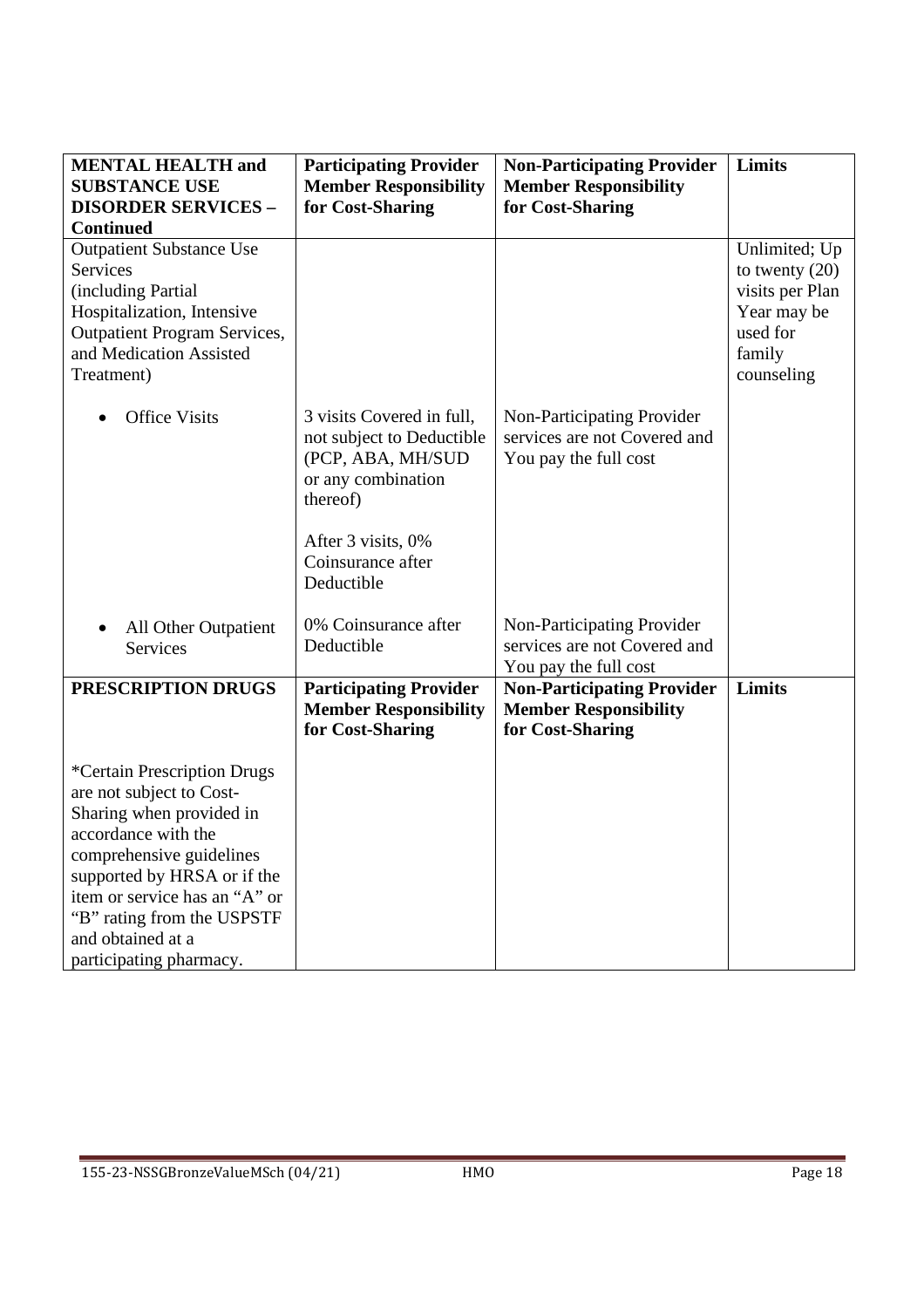| PRESCRIPTION DRUGS                                                                                                                                                                                                                                | <b>Participating Provider</b>                   | <b>Non-Participating Provider</b>                     | <b>Limits</b>   |
|---------------------------------------------------------------------------------------------------------------------------------------------------------------------------------------------------------------------------------------------------|-------------------------------------------------|-------------------------------------------------------|-----------------|
| - Continued                                                                                                                                                                                                                                       | <b>Member Responsibility</b>                    | <b>Member Responsibility</b>                          |                 |
|                                                                                                                                                                                                                                                   | for Cost-Sharing                                | for Cost-Sharing                                      |                 |
| <b>Retail Pharmacy</b>                                                                                                                                                                                                                            |                                                 |                                                       |                 |
| 30-day supply                                                                                                                                                                                                                                     |                                                 | Non-Participating Provider                            | See benefit for |
| Tier 1                                                                                                                                                                                                                                            | \$35 Copayment, not<br>subject to Deductible    | services are not Covered and<br>You pay the full cost | description     |
| Tier <sub>2</sub>                                                                                                                                                                                                                                 | 0% Coinsurance after<br>Deductible              |                                                       |                 |
| Tier <sub>3</sub>                                                                                                                                                                                                                                 | 0% Coinsurance after<br>Deductible              |                                                       |                 |
| Preauthorization is not<br>required for a Covered<br>Prescription Drug used to<br>treat a substance use<br>disorder, including a<br>Prescription Drug to manage<br>opioid withdrawal and/or<br>stabilization and for opioid<br>overdose reversal. |                                                 |                                                       |                 |
| <b>Mail Order Pharmacy</b>                                                                                                                                                                                                                        |                                                 |                                                       |                 |
| Up to a 90-day supply                                                                                                                                                                                                                             |                                                 | Non-Participating Provider                            | See benefit for |
| Tier 1                                                                                                                                                                                                                                            | \$87.50 Copayment, not<br>subject to Deductible | services are not Covered and<br>You pay the full cost | description     |
| Tier <sub>2</sub>                                                                                                                                                                                                                                 | 0% Coinsurance after<br>Deductible              |                                                       |                 |
| Tier <sub>3</sub>                                                                                                                                                                                                                                 | 0% Coinsurance after<br>Deductible              |                                                       |                 |
| <b>Enteral Formulas</b>                                                                                                                                                                                                                           |                                                 | Non-Participating Provider                            | See benefit for |
| Tier 1                                                                                                                                                                                                                                            | \$35 Copayment, not<br>subject to Deductible    | services are not Covered and<br>You pay the full cost | description     |
| Tier 2                                                                                                                                                                                                                                            | 0% Coinsurance after<br>Deductible              |                                                       |                 |
| Tier 3                                                                                                                                                                                                                                            | 0% Coinsurance after<br>Deductible              |                                                       |                 |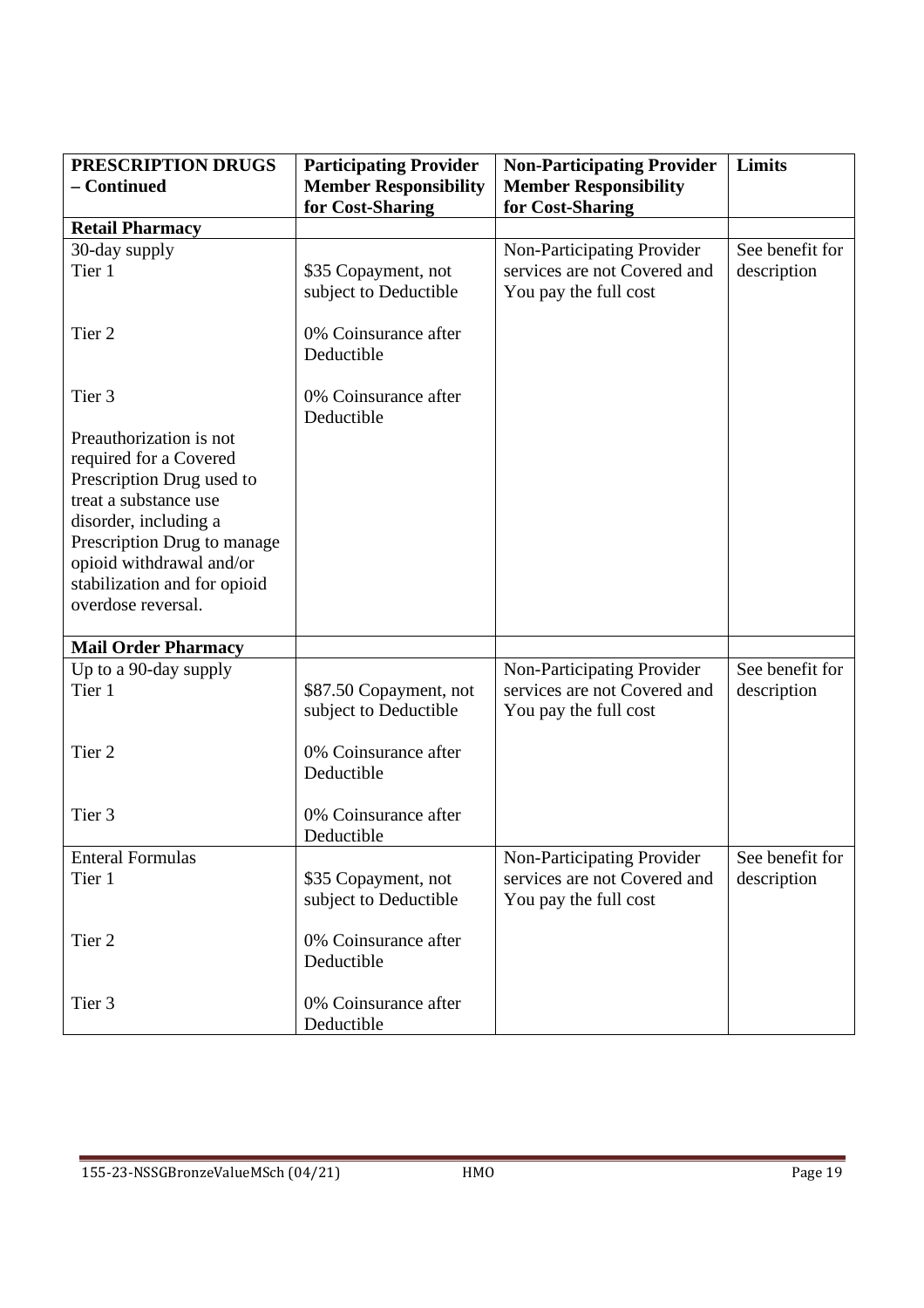| <b>WELLNESS BENEFITS</b>     | <b>Participating Provider</b><br><b>Member Responsibility</b> | <b>Non-Participating Provider</b><br><b>Member Responsibility</b> | <b>Limits</b>  |
|------------------------------|---------------------------------------------------------------|-------------------------------------------------------------------|----------------|
|                              | for Cost-Sharing                                              | for Cost-Sharing                                                  |                |
| Gym Reimbursement            | \$200 per six $(6)$ month                                     | \$200 per six $(6)$ month                                         | $$200$ per six |
|                              | calendar year period; an                                      | calendar year period; an                                          | $(6)$ month    |
|                              | additional \$100 per six                                      | additional \$100 per six                                          | calendar year  |
|                              | (6) month calendar year                                       | (6) month calendar year                                           | period; an     |
|                              | period for covered                                            | period for covered                                                | additional     |
|                              | Dependents                                                    | Dependents                                                        | \$100 per six  |
|                              |                                                               |                                                                   | $(6)$ month    |
|                              |                                                               |                                                                   | calendar year  |
|                              |                                                               |                                                                   | period for     |
|                              |                                                               |                                                                   | covered        |
|                              |                                                               |                                                                   | Dependents     |
| <b>PEDIATRIC VISION and</b>  | <b>Participating Provider</b>                                 | <b>Non-Participating Provider</b>                                 | Limits         |
| <b>DENTAL CARE</b>           | <b>Member Responsibility</b>                                  | <b>Member Responsibility</b>                                      |                |
|                              | for Cost-Sharing                                              | for Cost-Sharing                                                  |                |
| <b>Pediatric Vision Care</b> |                                                               | Non-Participating Provider                                        |                |
|                              |                                                               | services are not Covered and                                      |                |
| Exams                        | \$0 Copayment, not                                            | You pay the full cost                                             | One $(1)$ exam |
|                              | subject to Deductible                                         |                                                                   | per twelve     |
|                              |                                                               |                                                                   | $(12)$ month   |
| Lenses and Frames            | 30% Coinsurance, not                                          |                                                                   | period         |
|                              | subject to Deductible                                         |                                                                   |                |
|                              |                                                               |                                                                   | One $(1)$      |
| <b>Contact Lenses</b>        | 30% Coinsurance, not                                          |                                                                   | prescribed     |
|                              | subject to Deductible                                         |                                                                   | lenses and     |
|                              |                                                               |                                                                   | frames per     |
|                              |                                                               |                                                                   | twelve $(12)$  |
|                              |                                                               |                                                                   | month period   |